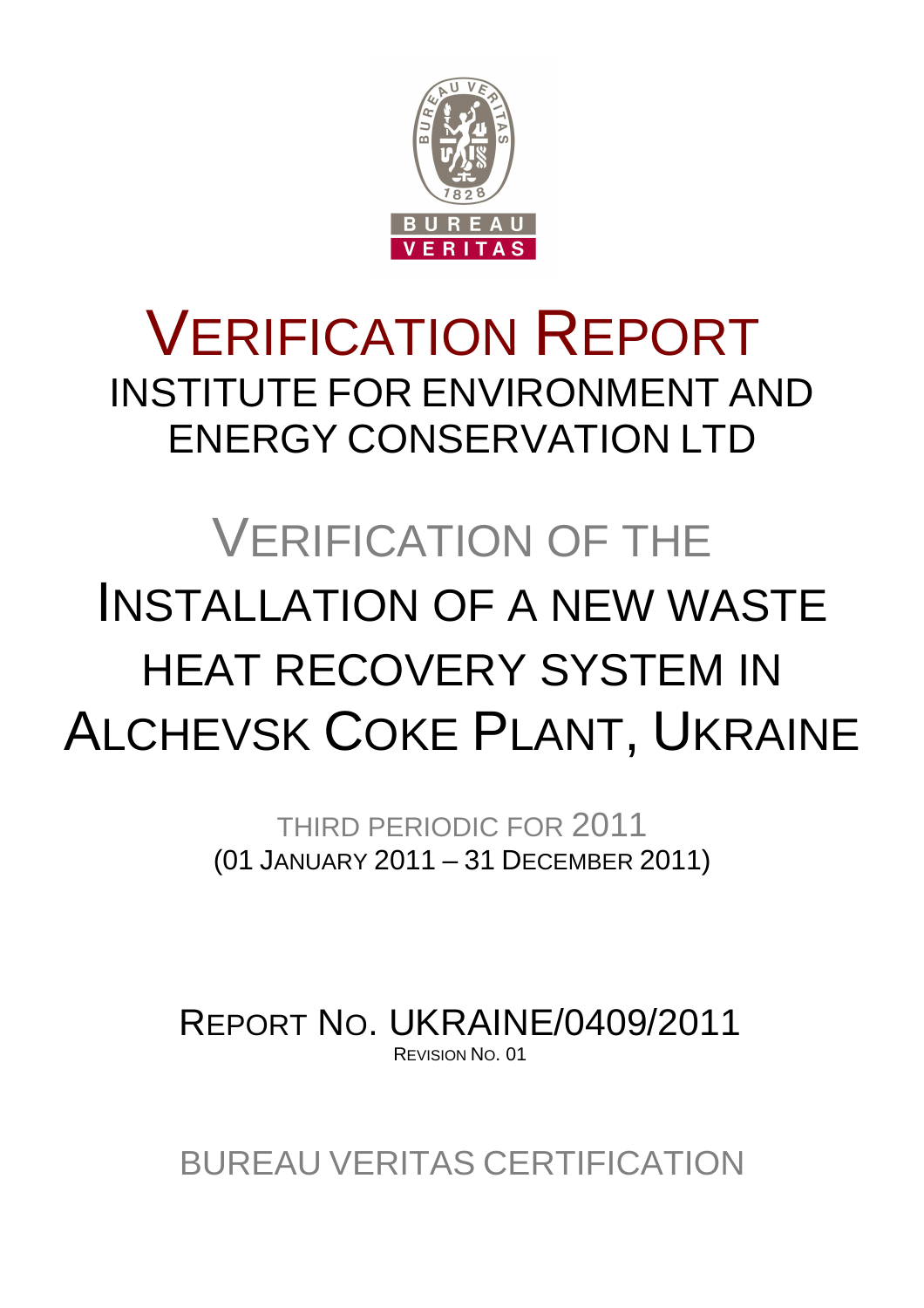

| Date of first issue:<br>19/03/2012                                                                                                                                                                                                                                                                                                                                                                                                                                                                                                                                                                                                                                                                            | Organizational unit:<br><b>Bureau Veritas Certification</b><br><b>Holding SAS</b>                             |  |  |  |
|---------------------------------------------------------------------------------------------------------------------------------------------------------------------------------------------------------------------------------------------------------------------------------------------------------------------------------------------------------------------------------------------------------------------------------------------------------------------------------------------------------------------------------------------------------------------------------------------------------------------------------------------------------------------------------------------------------------|---------------------------------------------------------------------------------------------------------------|--|--|--|
| Client:<br>Institute for Environment and<br><b>Energy Conservation</b>                                                                                                                                                                                                                                                                                                                                                                                                                                                                                                                                                                                                                                        | Client ref.:<br><b>Vasyl Vovchak</b>                                                                          |  |  |  |
| Summary:<br>Bureau Veritas Certification has made the 3 periodic verification of the project "Installation of a new waste heat<br>recovery system in Alchevsk Coke Plant, Ukraine" project of Institute for Environment and Energy<br>Conservation, located in town Alchevsk, Lugansk region, Ukraine, and applying the methodology ACM0012<br>version 03.1, on the basis of UNFCCC criteria for the JI, as well as criteria given to provide for consistent<br>project operations, monitoring and reporting. UNFCCC criteria refer to Article 6 of the Kyoto Protocol, the JI<br>rules and modalities and the subsequent decisions by the JI Supervisory Committee, as well as the host<br>country criteria. |                                                                                                               |  |  |  |
| The verification scope is defined as a periodic independent review and ex post determination by the Accredited<br>Entity of the monitored reductions in GHG emissions during defined verification period, and consisted of the<br>following three phases: i) desk review of the monitoring report against project design and the baseline and<br>monitoring plan; ii) follow-up interviews with project stakeholders; iii) resolution of outstanding issues and the<br>issuance of the final verification report and opinion. The overall verification, from Contract Review to<br>Verification Report & Opinion, was conducted using Bureau Veritas Certification internal procedures.                       |                                                                                                               |  |  |  |
| Actions Requests (CL, CAR and FAR), presented in Appendix A.                                                                                                                                                                                                                                                                                                                                                                                                                                                                                                                                                                                                                                                  | The first output of the verification process is a list of Clarification, Corrective Actions Requests, Forward |  |  |  |
| In summary, Bureau Veritas Certification confirms that the project is implemented as per determined changes.<br>Installed equipment being essential for generating emission reduction runs reliably and is calibrated<br>appropriately. The monitoring system is in place and the project is generating GHG emission reductions. The<br>GHG emission reduction is calculated without material misstatements, and the ERUs issued totalize: 198 775<br>tonnes of CO <sub>2</sub> equivalent for the monitoring period from 01/01/2011 to 31/12/2011.                                                                                                                                                           |                                                                                                               |  |  |  |
| Our opinion relates to the project's GHG emissions and resulting GHG emission reductions reported and<br>related to the approved project baseline and monitoring, and its associated documents.                                                                                                                                                                                                                                                                                                                                                                                                                                                                                                               |                                                                                                               |  |  |  |
| Subject Group:<br>Report No.:<br>UKRAINE-ver/0409/2011<br>JI                                                                                                                                                                                                                                                                                                                                                                                                                                                                                                                                                                                                                                                  |                                                                                                               |  |  |  |
| Project title:<br>"Installation of a new waste heat recovery<br>system in Alchevsk Coke Plant, Ukraine"                                                                                                                                                                                                                                                                                                                                                                                                                                                                                                                                                                                                       |                                                                                                               |  |  |  |
| Work carried out by:<br>Rostislav Topchiy - Team Leader, Lead Verifier<br>Vitaliy Minyaylo - Team Member, Verifier<br>Elena Mazlova - Team Member, Specialist                                                                                                                                                                                                                                                                                                                                                                                                                                                                                                                                                 |                                                                                                               |  |  |  |
| Work reviewed by:<br>Ivan Sokolov - Internal Technical<br>Reviewer<br>Work approved by:                                                                                                                                                                                                                                                                                                                                                                                                                                                                                                                                                                                                                       | No distribution without permission from the<br>ธลร<br>Client or responsible organizational unit<br>ing SAS    |  |  |  |
| Ivan Sokolov - Operational Manger<br>Limited distribution<br>Date of this revision:<br>Rev. No.:<br>Number of pages:<br>30<br>Unrestricted distribution<br>19/03/2012<br>01                                                                                                                                                                                                                                                                                                                                                                                                                                                                                                                                   |                                                                                                               |  |  |  |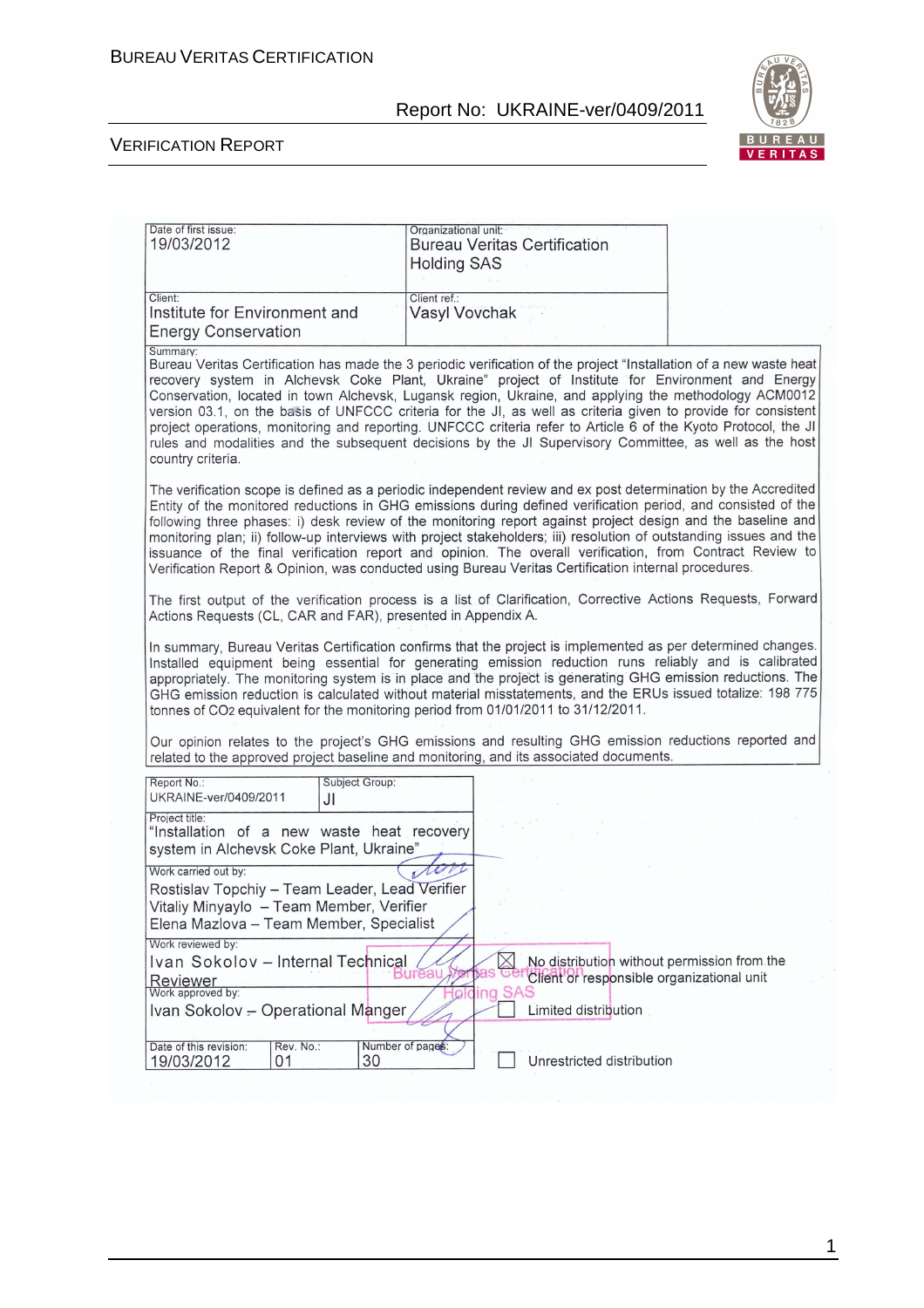

VERIFICATION REPORT

# **Table of Contents Page 2014** 1 INTRODUCTION .........................................................................................3 1.1 Objective 3 1.2 Scope 3 1.3 Verification Team 3 2 METHODOLOGY ........................................................................................4 2.1 Review of Documents 4 2.2 Follow-up Interviews 4 2.3 Resolution of Clarification, Corrective and Forward Action Requests 5 3 VERIFICATION CONCLUSIONS ............................................................6 3.1 Remaining issues and FARs from previous verifications 6 3.2 Project approval by Parties involved (90-91) 6 3.3 Project implementation (92-93) 6 3.4 Compliance of the monitoring plan with the monitoring methodology (94-98) 9 3.5 Revision of monitoring plan (99-100) Not applicable 11 3.6 Data management (101) 11 3.7 Verification regarding programmes of activities (102-110) Not applicable 13 4 VERIFICATION OPINION .......................................................................13 5 REFERENCES ..........................................................................................15 APPENDIX A: VERIFICATION PROTOCOL.............................................................20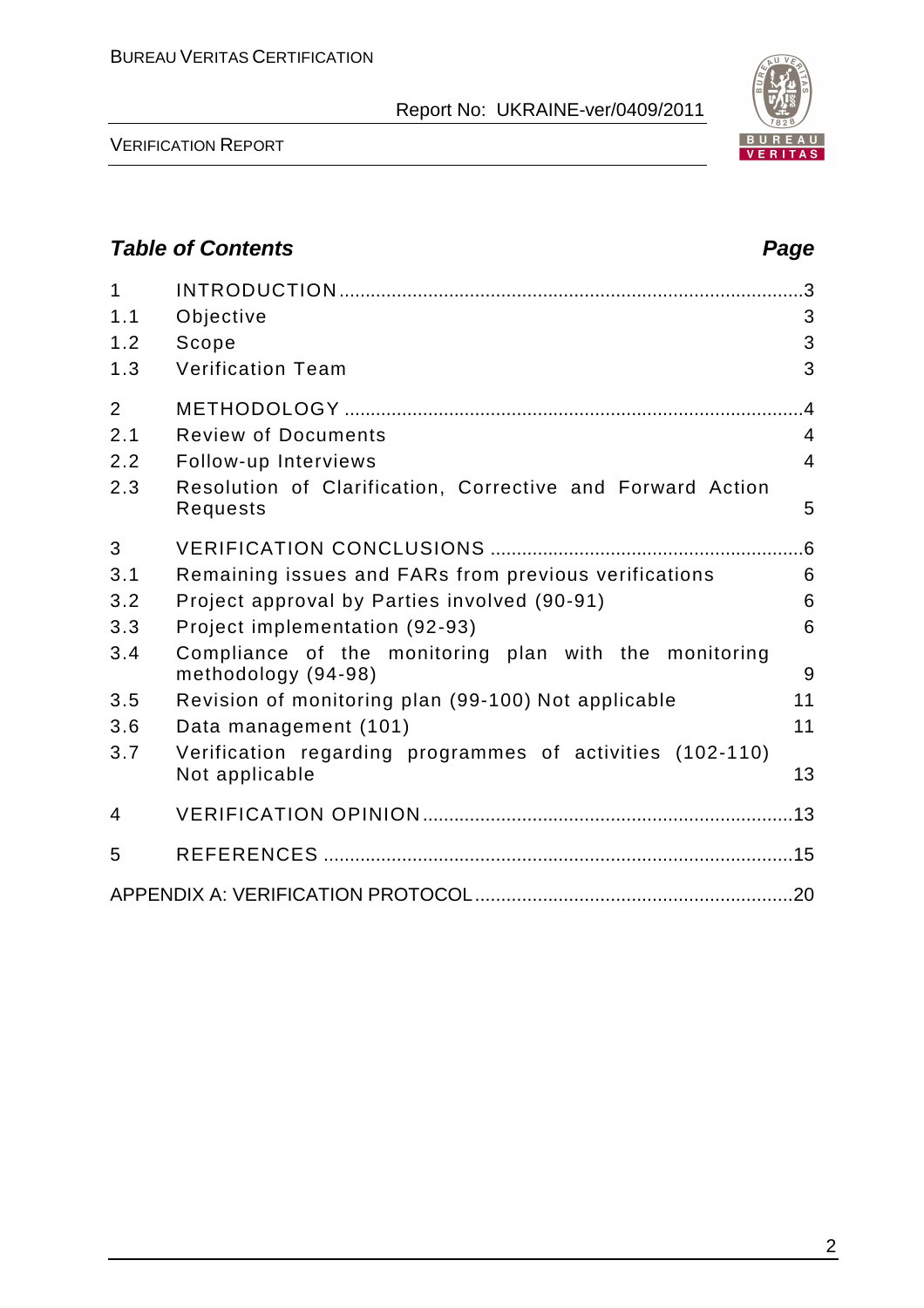

VERIFICATION REPORT

# **1 INTRODUCTION**

Institute for Environment and Energy Conservation has commissioned Bureau Veritas Certification to verify the emissions reductions of its JI project "Installation of a new waste heat recovery system in Alchevsk Coke Plant, Ukraine" (hereafter called "the project") at town Alchevsk, Lugansk region, Ukraine.

This report summarizes the findings of the verification of the project, performed on the basis of UNFCCC criteria, as well as criteria given to provide for consistent project operations, monitoring and reporting.

#### **1.1 Objective**

Verification is the periodic independent review and ex post determination by the Accredited Independent Entity of the monitored reductions in GHG emissions during defined verification period.

The objective of verification can be divided in Initial Verification and Periodic Verification.

UNFCCC criteria refer to Article 6 of the Kyoto Protocol, the JI rules and modalities and the subsequent decisions by the JI Supervisory Committee, as well as the host country criteria.

# **1.2 Scope**

The verification scope is defined as an independent and objective review of the project design document, the project's baseline study, monitoring plan and monitoring report, and other relevant documents. The information in these documents is reviewed against Kyoto Protocol requirements, UNFCCC rules and associated interpretations.

The verification is not meant to provide any consulting towards the Client. However, stated requests for clarifications and/or corrective actions may provide input for improvement of the project monitoring towards reductions in the GHG emissions.

# **1.3 Verification Team**

The verification team consists of the following personnel:

Topchiy Rostislav

Bureau Veritas Certification Team Leader, Climate Change Lead Verifier

Minyaylo Vitaliy Bureau Veritas Certification, Team Member, Climate Change Verifier

Elena Mazlova

Bureau Veritas Certification, Team Member, Technical Specialist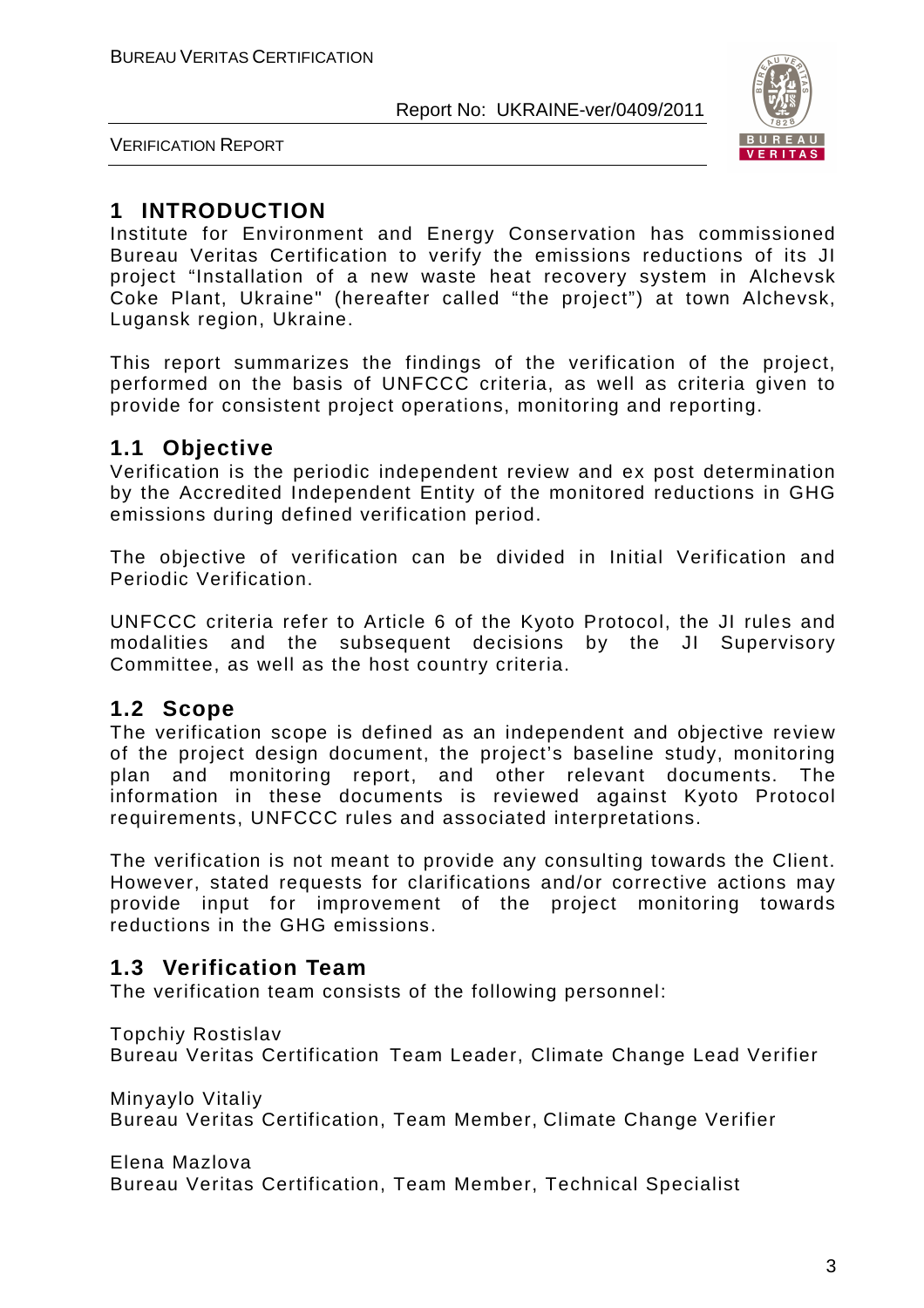

VERIFICATION REPORT

This verification report was reviewed by:

Ivan Sokolov

Bureau Veritas Certification, Internal Technical Reviewer

# **2 METHODOLOGY**

The overall verification, from Contract Review to Verification Report & Opinion, was conducted using Bureau Veritas Certification internal procedures.

In order to ensure transparency, a verification protocol was customized for the project, according to the version 01 of the Joint Implementation Determination and Verification Manual, issued by the Joint Implementation Supervisory Committee at its 19 meeting on 04/12/2009. The protocol shows, in a transparent manner, criteria (requirements), means of verification and the results from verifying the identified criteria. The verification protocol serves the following purposes:

- It organizes, details and clarifies the requirements a JI project is expected to meet;
- It ensures a transparent verification process where the verifier will document how a particular requirement has been verified and the result of the verification.

The completed verification protocol is enclosed in Appendix A to this report.

#### **2.1 Review of Documents**

The Monitoring Report (MR) submitted by "Institute for Environment and Energy Conservation" and additional background documents related to the project design and baseline, i.e. country Law, Project Design Document (PDD), Approved CDM methodology and/or Guidance on criteria for baseline setting and monitoring, Host party criteria, Kyoto Protocol, Clarifications on Verification requirements to be checked by an Accredited Independent Entity were reviewed.

The verification findings presented in this report relate to the:

Annual Monitoring report for the period  $01/01/2011 - 31/12/2011$ version 01 dated 20/01/2012 and Annual Monitoring report for the period 01/01/2011 – 31/12/2011 version 02 dated 20/02/2012;

- Project as described in the determined PDD.

#### **2.2 Follow-up Interviews**

On 01/02/2012 Bureau Veritas Certification performed on-site interviews with project stakeholders to confirm selected information and to resolve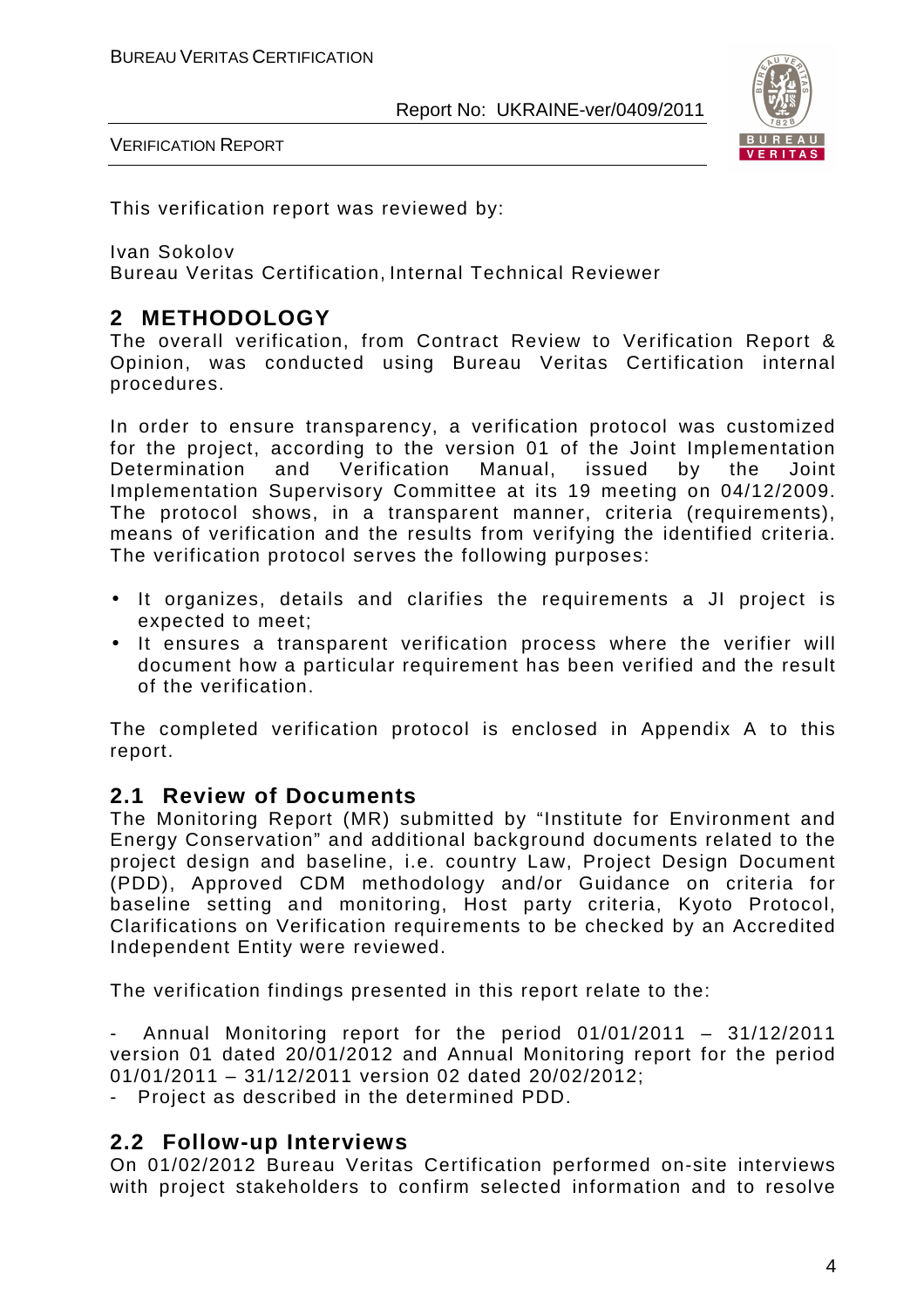

VERIFICATION REPORT

issues identified in the document review. Representatives of "Institute for Environment and Energy Conservation" and PJSC "ALCHEVSK BY-PRODUCT COKE PLANT" (PJSC "ALCHEVSKKOKS") were interviewed during site visit (see References for the list of interviewed persons). The main topics of the interviews are summarized in Table 1.

| <b>Table 1 Interview topics</b> |
|---------------------------------|
|---------------------------------|

| .<br><b>THUS YIGHT LODIUS</b>                                  |                                                                                                                                                                                                                                                                 |  |
|----------------------------------------------------------------|-----------------------------------------------------------------------------------------------------------------------------------------------------------------------------------------------------------------------------------------------------------------|--|
| <b>Interviewed</b><br>organization                             | <b>Interview topics</b>                                                                                                                                                                                                                                         |  |
| <b>PJSC</b><br>"ALCHEVSKKOKS"                                  | Organizational structure.<br>Responsibilities and authorities.<br>Training of personnel.<br>Quality management procedures and technology.<br>Implementation of equipment (records).<br>Metering equipment control.<br>Metering record keeping system, database. |  |
| Institute for<br>Environment and<br><b>Energy Conservation</b> | Baseline methodology.<br>Monitoring plan.<br>⋗<br>Monitoring report.<br>Deviations from PDD.                                                                                                                                                                    |  |

### **2.3 Resolution of Clarification, Corrective and Forward Action Requests**

The objective of this phase of the verification is to raise the requests for corrective actions and clarification and any other outstanding issues that needed to be clarified for Bureau Veritas Certification positive conclusion on the GHG emission reduction calculation.

If the Verification Team, in assessing the monitoring report and supporting documents, identifies issues that need to be corrected, clarified or improved with regard to the monitoring requirements, it should raise these issues and inform the project participants of these issues in the form of:

(a) Corrective action request (CAR), requesting the project participants to correct a mistake that is not in accordance with the monitoring plan;

(b) Clarification request (CL), requesting the project participants to provide additional information for the Verification Team to assess compliance with the monitoring plan;

(c) Forward action request (FAR), informing the project participants of an issue, relating to the monitoring that needs to be reviewed during the next verification period.

The Verification Team will make an objective assessment as to whether the actions taken by the project participants, if any, satisfactorily resolve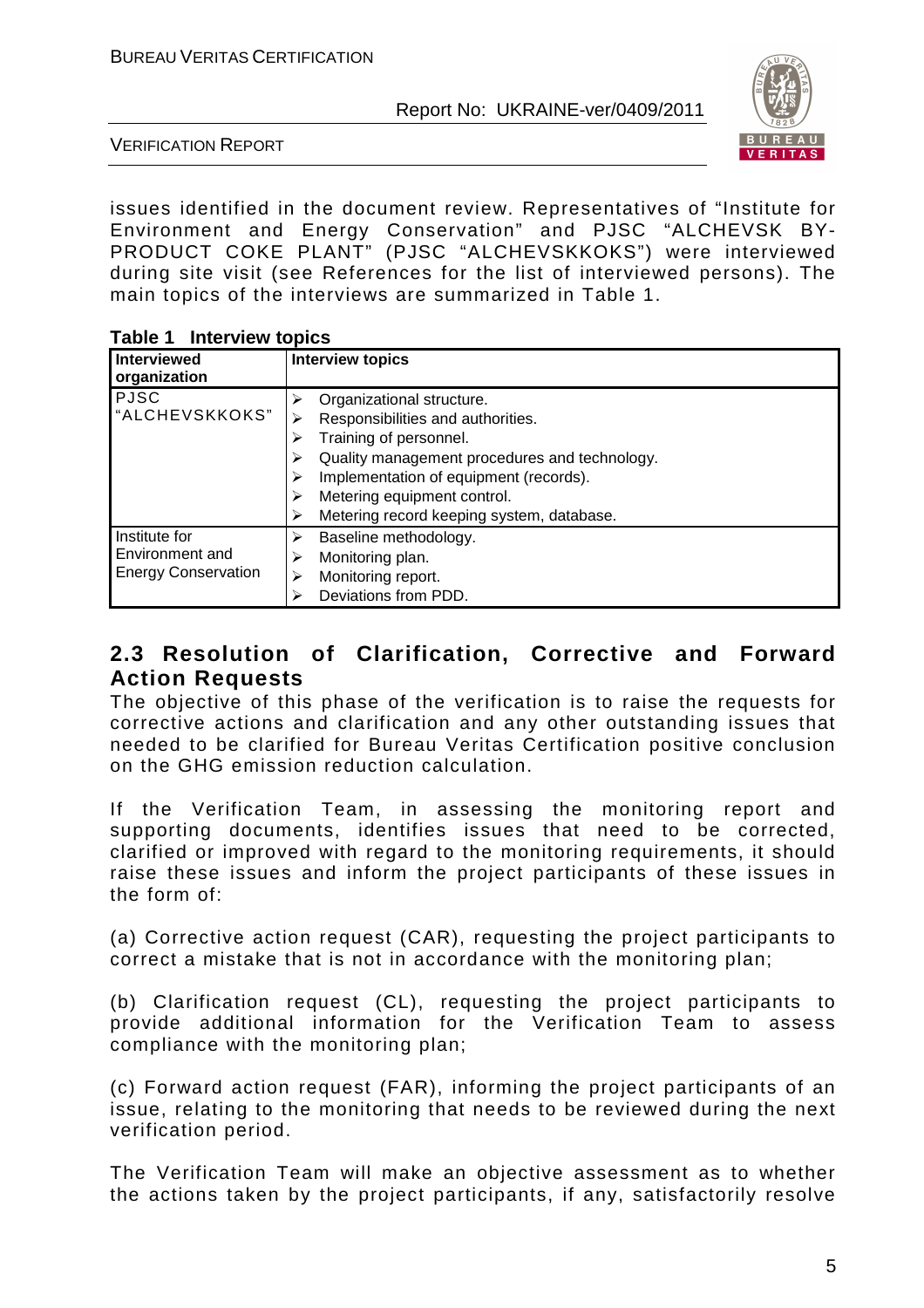

VERIFICATION REPORT

the issues raised, if any, and should conclude its findings of the verification.

To guarantee the transparency of the verification process, the concerns raised are documented in more detail in the Verification Protocol in Appendix A.

#### **3 VERIFICATION CONCLUSIONS**

In the following sections, the conclusions of the verification are stated.

The findings from the desk review of the original monitoring documents and the findings from interviews during the follow up visit are described in the Verification Protocol in Appendix A.

The Clarification, Corrective and Forward Action Requests are stated, where applicable, in the following sections and are further documented in the Verification Protocol in Appendix A. The verification of the Project resulted in 04 Corrective Action Requests, 04 Clarification Requests.

The number between brackets at the end of each section corresponds to the DVM paragraph (see references).

#### **3.1 Remaining issues and FARs from previous verifications**

It was verified the implementation of corrective action to FAR 01 from the previous verification. Corrective actions were not implemented. Verification team issued a Corrective Action Requests (CAR 01).

#### **3.2 Project approval by Parties involved (90-91)**

Written project approval by Japan and Ukraine has been issued by the DFP of that Party when submitting the first verification report to the secretariat for publication in accordance with paragraph 38 of the JI guidelines, at the latest.

The abovementioned written approval is unconditional.

#### **3.3 Project implementation (92-93)**

The JI project at PJSC "ALCHEVSKKOKS" Lugansk Region, Ukraine envisaged implementation of a new waste heat recovery system based on installation of Coke Dry Quenching facility (CDQ facility), 75 t/h highlyefficient boiler firing coke-oven gas (COG) and blast-furnace gas (BFG) and also installation of 9,13 MWe captive electricity generator together with steam turbine.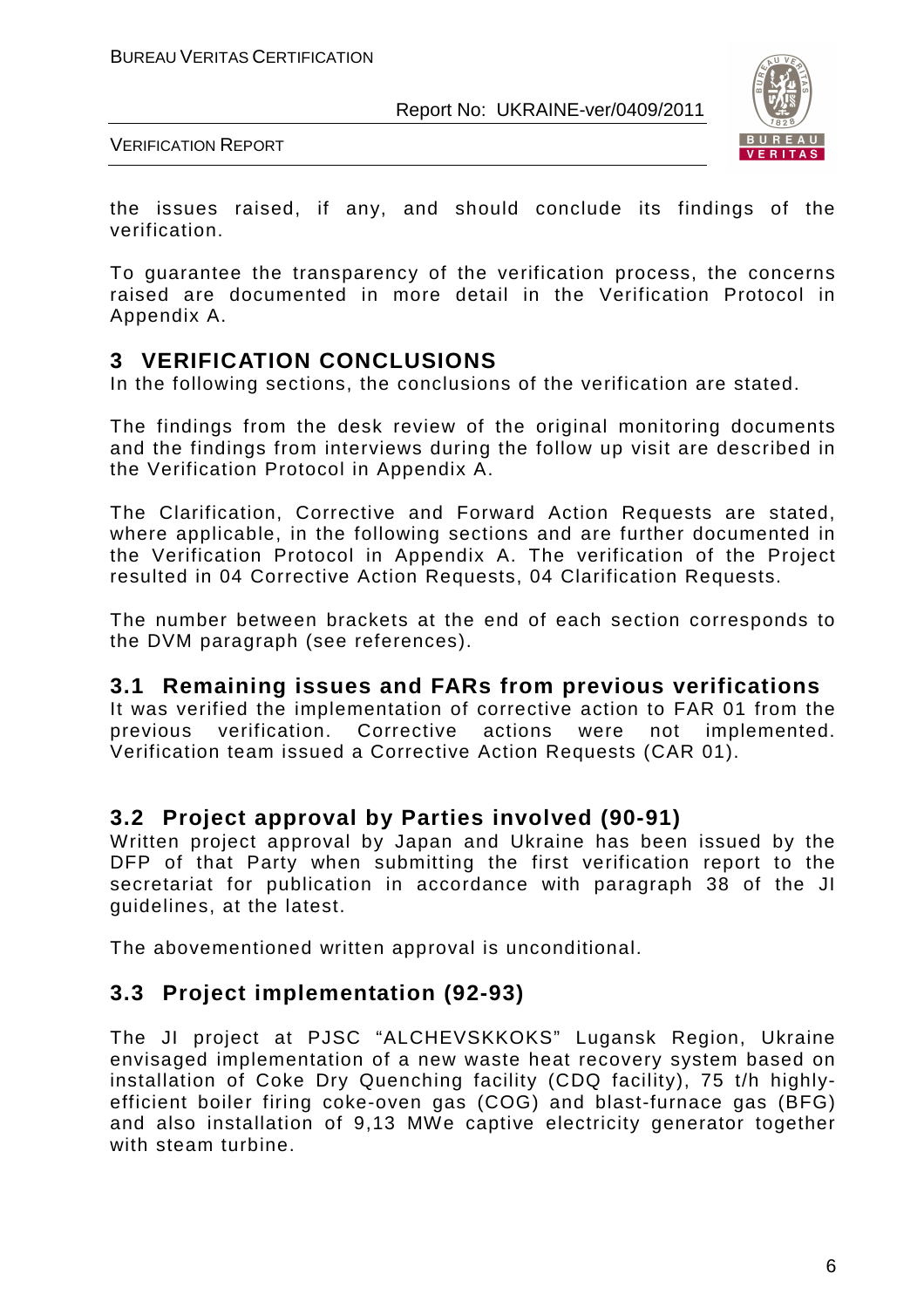

VERIFICATION REPORT

Before the project implementation PJSC "ALCHEVSKKOKS" was using conventional Coke Wet Quenching (CWQ) technology at batteries 5, 6, 7, 8 and 9-bis for coke quenching. In 2006 the coke battery 10-bis was launched in order to increase manufacturing capacity of the Plant. Additional coke battery 10-bis required installation of other quenching facility. In order to upgrade coke production technology to produce high quality coke the management of PJSC "ALCHEVSKKOKS" decided to install the CDQ facility. CDQ facility was set up to quench coke from battery 10-bis and partly from 9-bis. In comparison with CWQ technology, the CDQ technology has such major advantages: it is environmentally capable and more energy efficient.

Project implementation leads to GHG emission reductions.

Emission reductions are achieved due to (1) displacement of natural gas consumption that would have been burnt at the steam generators according to the baseline of the project, (2) displacement of grid electricity consumption by installation of captive electricity generator for own electricity production and (3) reduction of coke input per unit of pig iron production at the blast furnaces of Alchevsk Iron and Steel Works (AISW), by producing high-quality coke at CDQ facility.

In summary, the project activity comprises three components of GHG emissions reductions as follows:

- 1. GHG emissions reductions due to dismissing natural gas that would have been burnt at the baseline boilers for steam generation by installing CDQ waste heat recovery technology together with highefficient boiler;
- 2. GHG emissions reductions due to replacing grid electricity by installing the power generator with CDQ waste heat recovery technology together with high-efficient boiler by improving the efficient use of COG and BFG;
- 3. GHG emissions reductions due to reducing coke input per unit of pig iron production at the blast furnace by installing CDQ waste heat recovery technology.

Other than GHG emissions the project activity entails significant environmental co-benefits. While CDQ enables PJSC "ALCHEVSKKOKS" to utilize waste heat and promote energy conservation, it also reduces emissions of air pollutants such as nitrogen oxides (NOx) and particulates from CWQ, boilers, and grid-connected power plants by replacing natural gas burning and grid electricity. In addition, the reduction of coke consumption at the blast furnace contributes to resource conservation.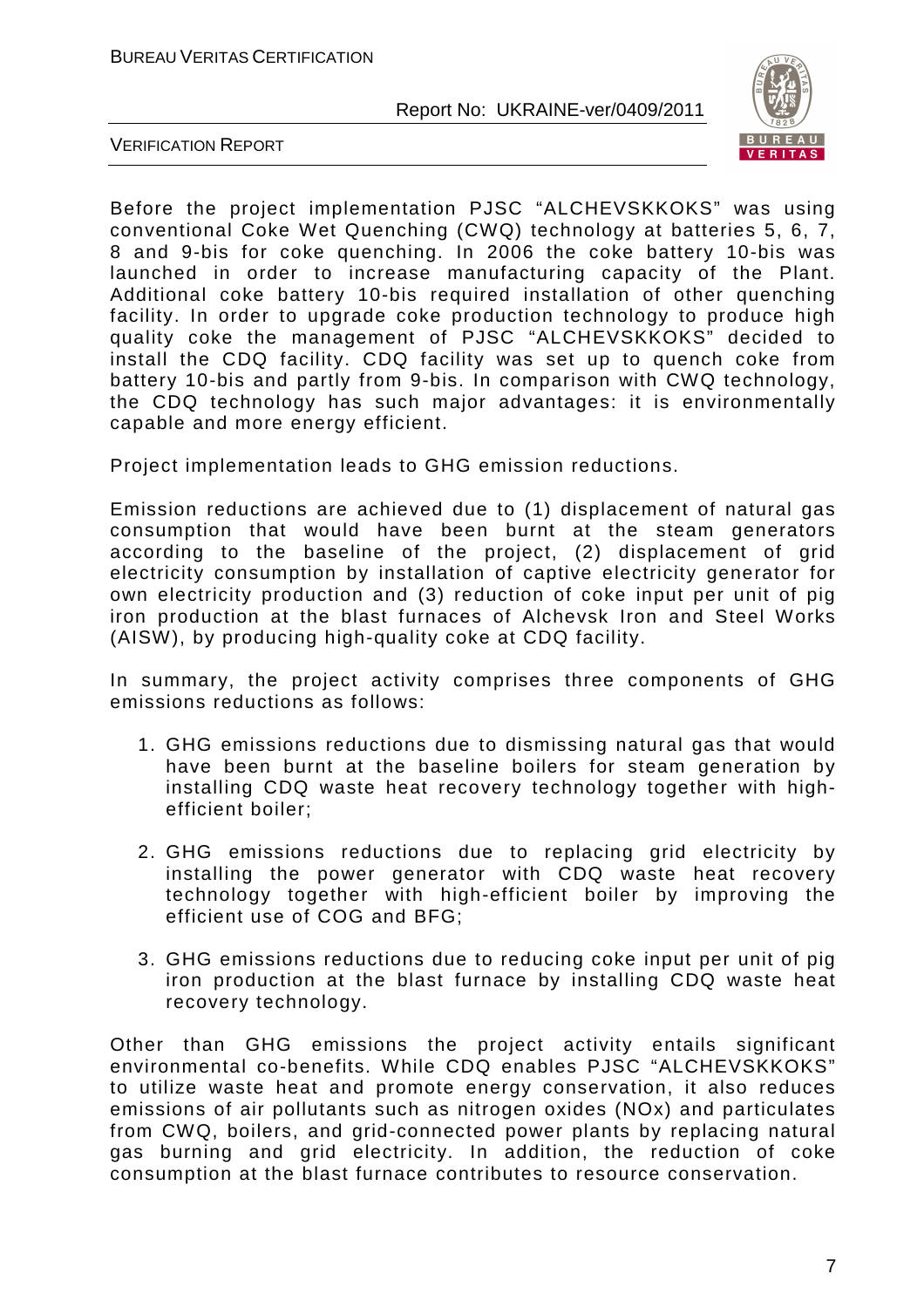

VERIFICATION REPORT

According to the PDD, version 7 from 22/12/2009, the project envisaged the following basic stages of project implementation:

- Stage 1: Installation of CDQ facility (35 t/h of dry coke output x 3 boilers);

- Stage 2: Installation of steam generator firing BFG and COG (75 t/h of steam output);

- Stage F: Installation of 9,13 MWe captive electricity generator.

Stage 1 was completed on 30th of September 2007.

Stage 2 was completed in the beginning of year 2011.

Stage F was completed in the beginning of October 2011.

The delay in project implementation plan was caused by financial and other factors such as construction delay etc.

According to PDD version 07, emission reductions during 2011 monitoring period were expected 253735 tonnes of  $CO<sub>2</sub>$  equivalent. According Monitoring Report version 02 emission reductions achieved are Report version 02 emission reductions achieved are 198775 tonnes of  $CO<sub>2</sub>$  equivalent.

Delay of stage F completion caused some insignificant deviations in comparison with monitoring plan in PDD. Basically, delay of stage F increased the level of baseline emissions.

Together with this deviation occurred regarding steam transportation method to the grid of the plant. In PDD it was envisaged that the total volumes of steam will be transported to the grid of the plant with high pressure of 40 atm, enthalpy = 790 kcal/kg, but actually in 2011 some portions of steam was transported with low pressure of 6 atm, enthalpy  $=$ 685 kcal/kg.

Also the level emission reductions from dry coke consumption at the blast furnaces of AISW was calculated (in PDD) based on estimated volumes of dry coke consumption and coke quality indicators. So when emission reductions from dry coke consumption were calculated (in the monitoring report) in accordance with actual data, a decrease of actual emission reductions from dry coke consumption was observed.

Such mentioned above deviations caused decrease of actual emission reductions in comparison with the level of emission reductions that are stated in the PDD.

The project leads to increase of energy efficiency, which reduces consumption of fuel and energy resources per output unit, and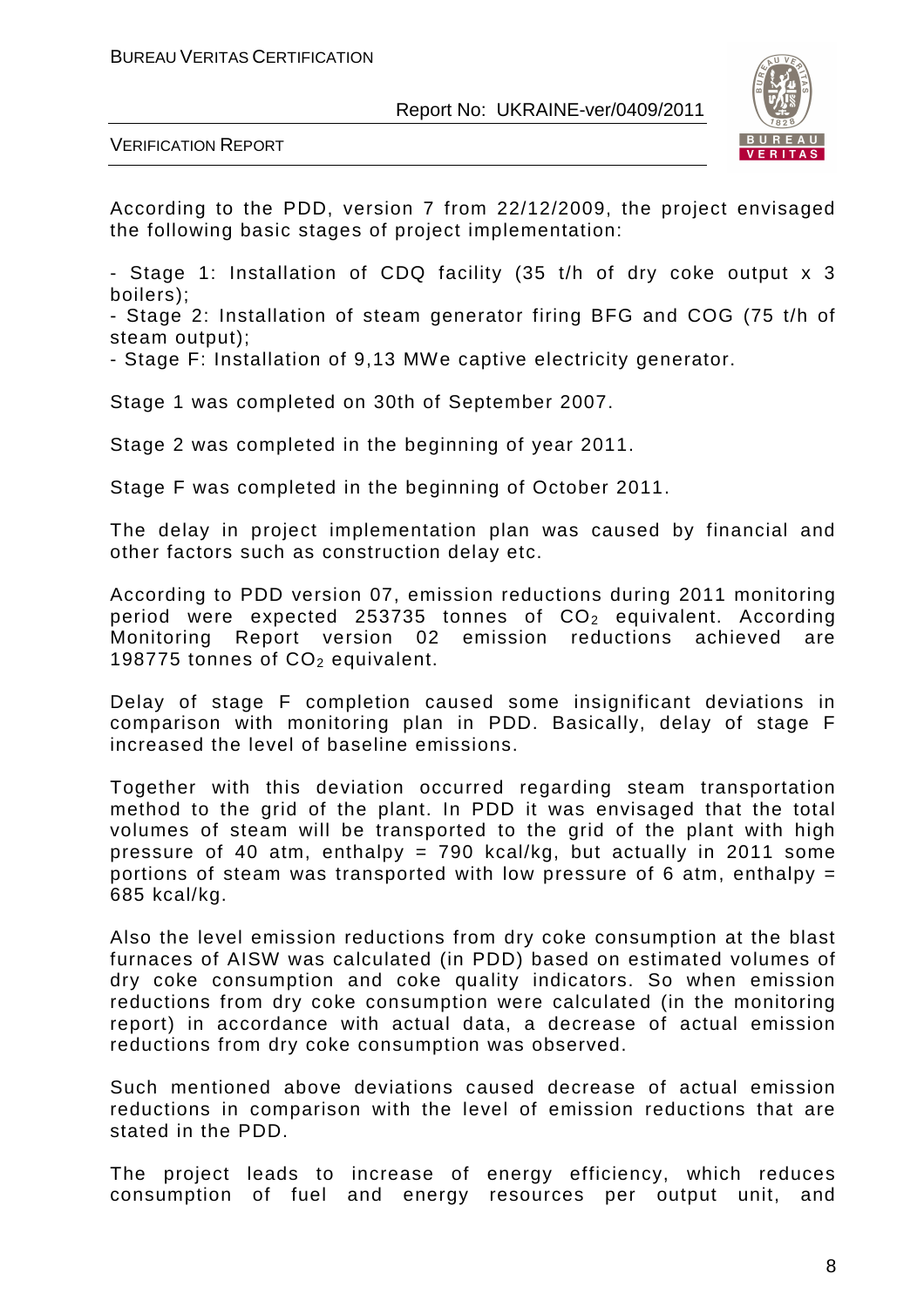

VERIFICATION REPORT

improvement of the environment due to introduction of state-of-art equipment with environmentally friendly technologies.

In conventional CWQ technology, the sensible heat of the hot coke from the coke-making process is emitted into the atmosphere in the form of steam during quenching. Also CWQ is a source of dust pollution to the surroundings. Hence, CDQ facility reduces noxious emissions of air pollutants such as nitrogen oxides (NOx), carbon monoxides (CO), sulfur dioxides  $(SO<sub>2</sub>)$ . CDQ technology also leads to a decrease of sewage waters, and therefore of dust, carbon oxides, ammonia, hydrogen sulfide, phenol, cyanic hydrogen emissions which would have been emitted during CWQ facility operation. In addition, the reduction of coke consumption at the blast furnaces contributes to reduction of harmful substances.

The identified areas of concern as to Project implementation, project participants response and BV Certification's conclusion are described in Appendix A Table 2 (refer to CL 01, CL 02).

#### **3.4 Compliance of the monitoring plan with the monitoring methodology (94-98)**

The monitoring occurred in accordance with the monitoring plan included in the PDD regarding which the determination has been deemed final and is so listed on the UNFCCC JI website.

For calculating the emission reductions, key factors, such as Fraction of total heat generated by the project activity using waste energy, Total amount of electricity generated in the project activity, Amount of electricity self-consumed by CDQ, Average amount of electricity generated in the most recent three years prior to the project activity, CDQ system operation hours, Average operating hours of existing captive power generators in the most recent three years prior to the project activity, The  $CO<sub>2</sub>$  emission factor for the electricity source, national electricity grid, displaced due to the project activity, Output/intermediate energy that can be theoretically produced, to be determined on the basis of maximum recoverable energy from the Waste Energy Carrying Medium (WECM), which would have been released (or WECM would have been flared or energy content of WECM would have been wasted) in the absence of JI project activity, Amount of steam generated in CDQ boiler in the project activity, Specific enthalpy of steam generated in CDQ boiler in the project activity, Specific enthalpy of feed water in CDQ boiler in the project activity, Specific enthalpy of feed water in CDQ boiler in the project activity, The  $CO<sub>2</sub>$  emission factor per unit of energy of natural gas in the baseline used in the existing boiler used by PJSC "ALCHEVSKKOKS" in absence of the project activity, Efficiency of the existing boiler that would have supplied heat to PJSC "ALCHEVSKKOKS"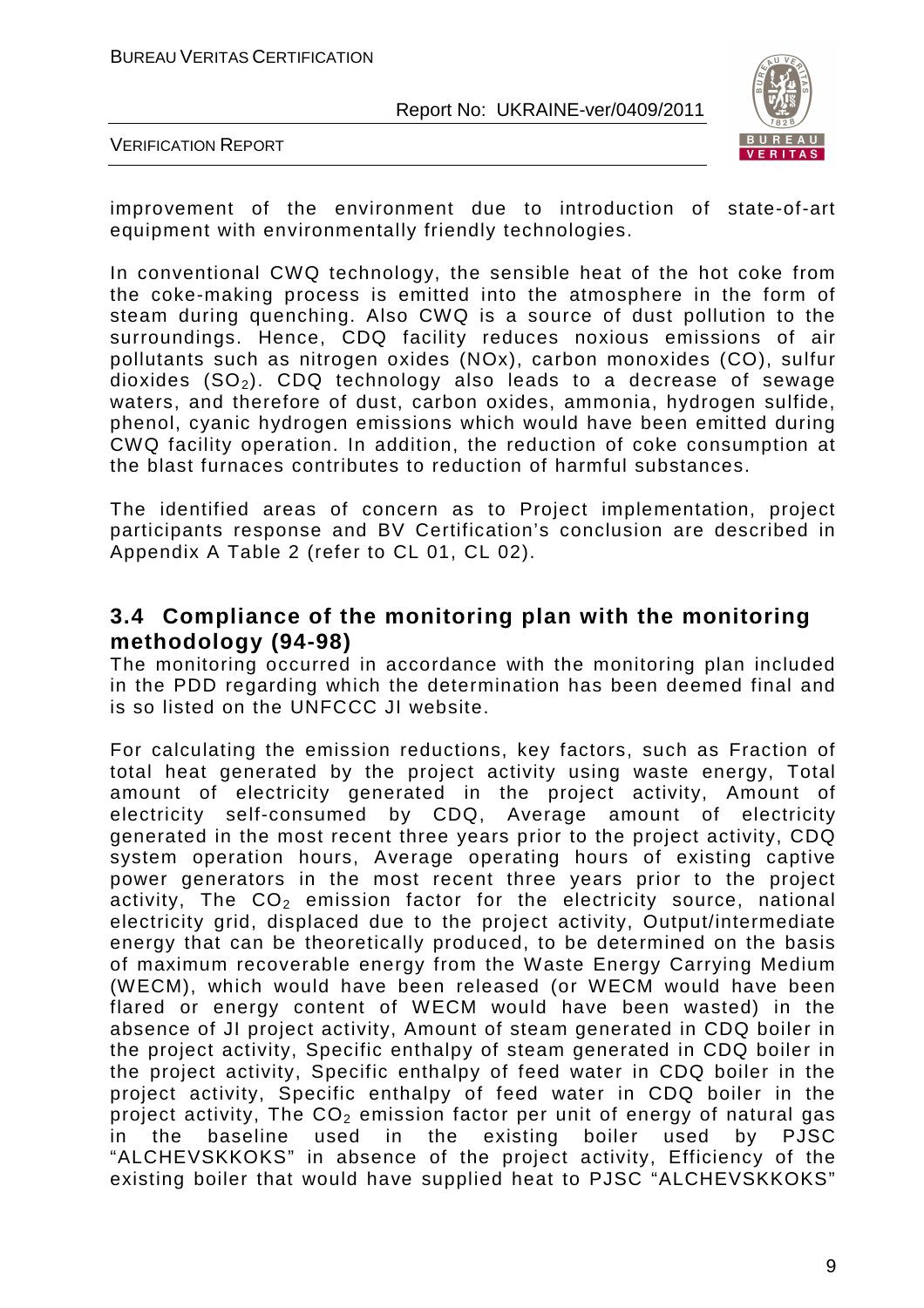

VERIFICATION REPORT

in the absence of the project activity, Fraction of total heat that is used by PJSC "ALCHEVSKKOKS" in the project that in absence of the project activity would have been supplied by the existing boiler, Increased pig iron production due to dry coke input in a blast furnace, Decreased coke consumption due to dry coke input in a blast furnace, Index for coke hardness of coke produced in the baseline activity, Index for reduced coke abrasion for coke produced in the baseline activity, Index for reduced coke faction content over 80mm for coke produced the baseline activity, Total volume of coke consumed at blast furnaces, Index for coke hardness of coke produced in the project activity, Index for reduced coke abrasion for coke produced in the project activity, Index for reduced coke fraction content over 80mm for coke produced in the project activity, influencing the baseline emissions and the activity level of the project and the emissions as well as risks associated with the project were taken into account, as appropriate.

The monitoring equipment used for baseline and project emission calculation is present in the Annex 2 of Monitoring Report.

The Management and Operational System supporting GHG emission monitoring is a part of the company's Quality Management System certified to ДСТУ ISO 9001:2009 (ISO 9001:2008).

The procedures of receiving data for monitoring and responsibility for its realization at PJSC "ALCHEVSKKOKS" are regulated by the normative documents of PJSC "ALCHEVSKKOKS" and by the "Guiding Meteorological Instructions" which are developed in accordance with ДСТУ ISO 9001:2009 (ISO 9001:2008).

Data are collected and stored in electronic database and in paper format. The data is reported in the monthly report of PJSC "ALCHEVSKKOKS" which are compiled into an annual monitoring report for verification process.

The Chief Metrological Specialists of PJSC "ALCHEVSKKOKS" is in charge of maintenance of the facility and monitoring equipment as well as of their accuracy. In case of defect, discovered in the monitoring equipment, the actions of the staff are determined in Guiding Metrological Instructions. The measurements are conducted constantly in accordance with national standards.

All measuring equipment is included in the verification schedule and verified with established periodicity. According to the schedule of verification, all devices are in satisfactory condition.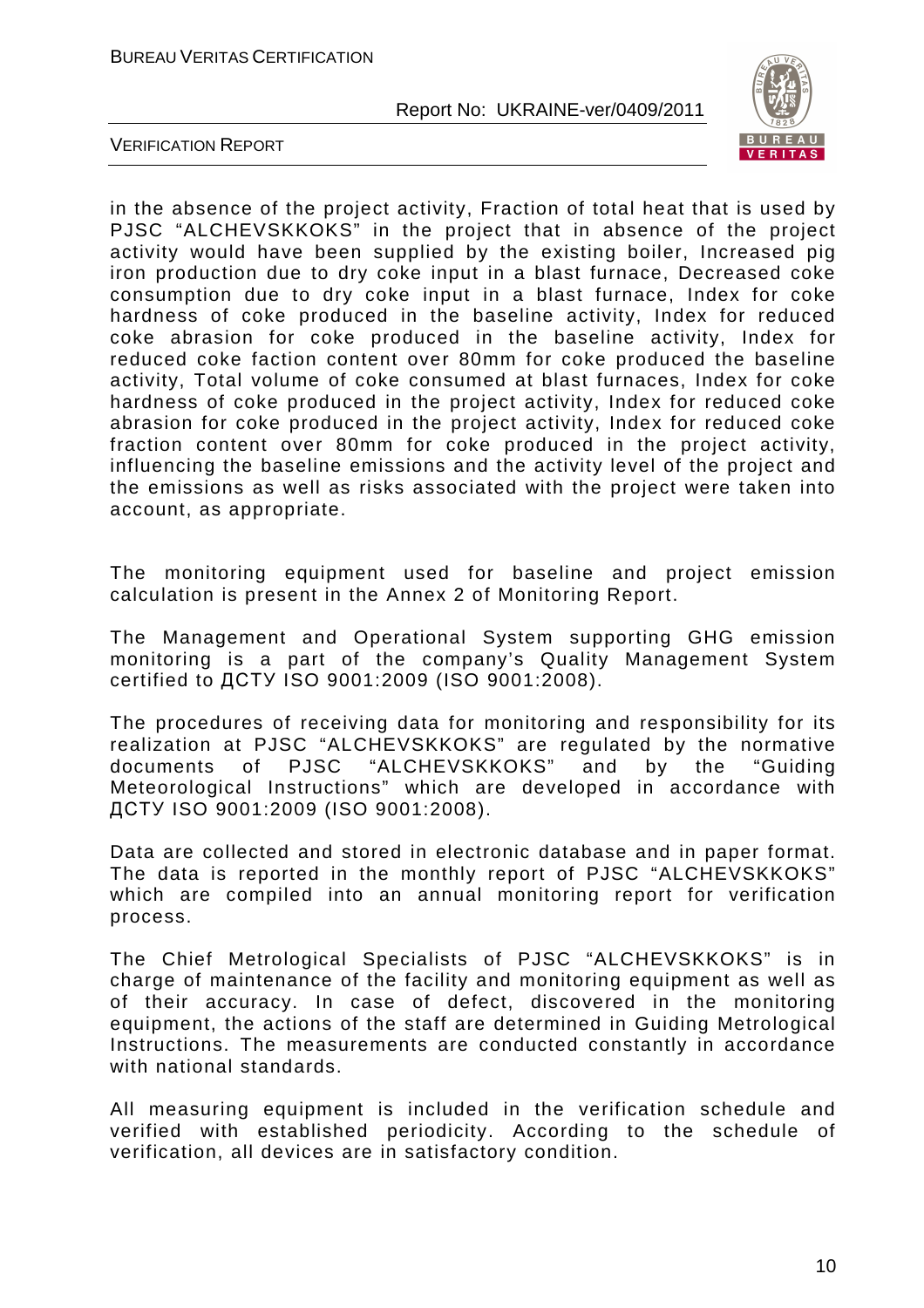

VERIFICATION REPORT

The measurement results are being used by the Chief power-engineering specialist department, by the following services and technical staff of the Plant. They are reflected in the technological instructions of production processes regime and also in the "Guiding Metrological Instructions" revised versions. The monitoring data and calculations are under the competence of the Chief power-engineering specialist assistants in accordance to the interior order of PJSC "ALCHEVSKKOKS".

The documented instructions to operate the facilities are stored at the working places.

Monitoring Report provide sufficient information about the elements of the system related to assigning roles, responsibilities and authorities for implementation and maintenance of monitoring procedures including control of data. The verification team confirms effectiveness of this management system. The personnel responsible for monitoring are trained in an appropriate manner.

Data sources used for calculating emission reductions or enhancements of net removals, such as (plant records, Statistics of PJSC "ALCHEVSKKOKS", "Ukraine – Assessment of new calculation of CEF" Annex 2 "Standardized emissions factors for the Ukrainian electricity grid, Management Directive, USSR Ministry of Ferrous Metallurgy, 1996 IPCC Guidelines for National Greenhouse Inventories) are clearly identified, reliable and transparent.

Emission factors, including default emission factors, are selected by carefully balancing accuracy and reasonableness, and appropriately justified of the choice.

The calculation of emission reductions is based on conservative assumptions and the most plausible scenarios in a transparent manner.

# **3.5 Revision of monitoring plan (99-100)**

Not applicable.

#### **3.6 Data management (101)**

The data and their sources, provided in monitoring report, are clearly identified, reliable and transparent.

The monitoring at PJSC "ALCHEVSKKOKS" and AISW is conducted on monthly basis according to monitoring plan.

Two operational managers are in charge for monitoring of GHG emissions and ERUs and preparation of annual monitoring reports.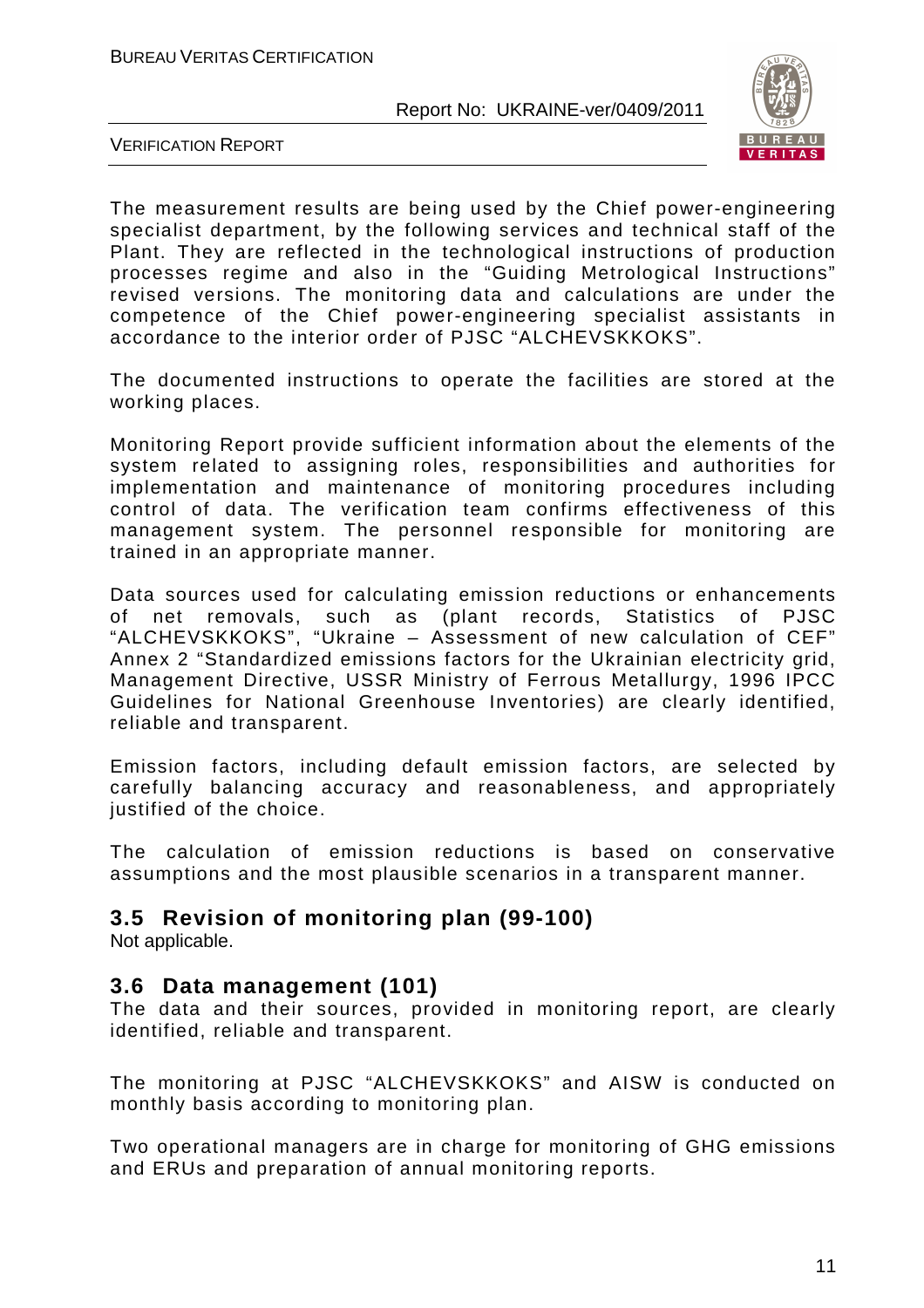

VERIFICATION REPORT

The data required to monitor the project are routinely collected within the normal operation of the Companies and therefore monitoring is also an integral part of routine monitoring. All data are collected into electronic database of the Companies. Data are complied in day-to-day records, monthly records and annual records.

The appropriate data for GHG monitoring are fed into the Monitoring Database.

The Project Developers are also supervising the implementation of the Monitoring Plan for the project at regular intervals.

The management of PJSC "ALCHEVSKKOKS" has organized appropriate staff training to operate the project equipment. Quality assurance and quality control training was conducted as well. Practical training programs will continue on-the-job during project operation.

The data and their sources, provided in monitoring report, are clearly identified, reliable and transparent.

The implementation of data collection procedures is in accordance with the monitoring plan, including the quality control and quality assurance procedures.

The function of the monitoring equipment, including its calibration status, is in order, but taking into account that the list of monitoring equipment was not in accordance with this monitoring period, the project developer has revised and updated it. The list of monitoring equipment is now in accordance with this specific monitoring period. Revision and update of the monitoring equipment was done by taking into account the following reasons:

1) some monitoring equipment were sent on scheduled or unscheduled verifications/calibrations and were replaced by another monitoring equipment (same type but other serial number);

2) some monitoring equipment were removed from the data accounting and data accounting was conducted on other equipment;

3) additional monitoring equipment was installed in order to monitor the same indicators;

4) after the monitoring equipment were removed from one accounting spot and after verifications/calibrations were conducted, the monitoring equipment were installed at the other accounting spot for data accounting; 5) monitoring equipment were changed on another and sent in order to conduct repairing works;

6) the list of monitoring equipment was improved in comparison with the list for the previous monitoring period by taking into account all inaccuracies that were made in the past.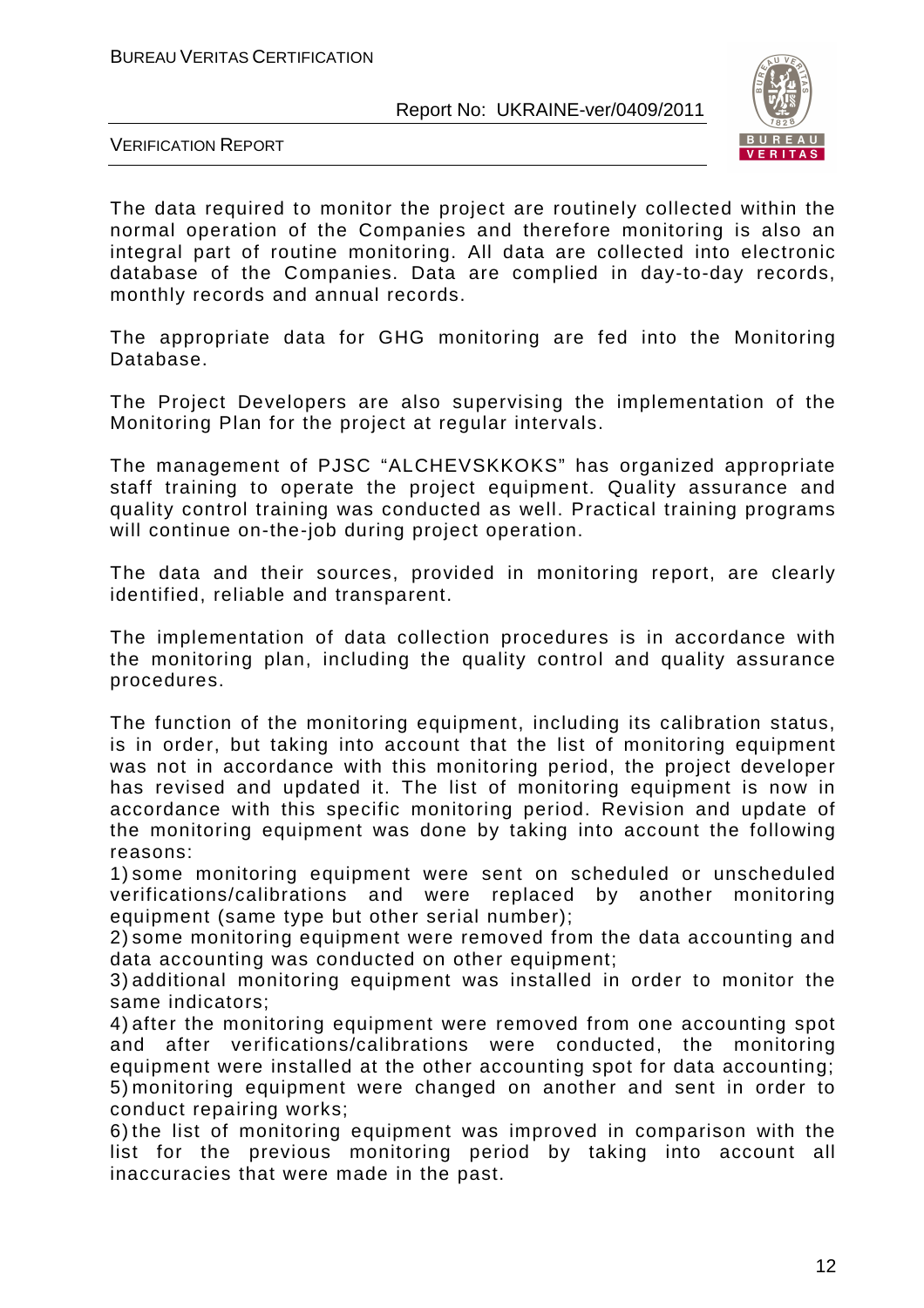

VERIFICATION REPORT

All facts of monitoring equipment substitution are reflected in the internal journals of monitoring equipment substitution.

In case of having problems with certain monitoring equipment, the accounting system is organized in such way that allows double checking of all the data.

The evidence and records used for the monitoring are maintained in a traceable manner.

The data collection and management system for the project is in accordance with the monitoring plan.

The identified areas of concern as to Data management, project participants response and BV Certification's conclusion are described in Appendix A Table 2 (refer to CAR 01, CAR 02, CAR 03, CAR 04, CL 03, CL 04).

### **3.7 Verification regarding programmes of activities (102- 110)**

Not applicable.

#### **4 VERIFICATION OPINION**

Bureau Veritas Certification has performed the 3 periodic verification of the project "Installation of a new waste heat recovery system in Alchevsk Coke Plant, Ukraine" Project in Ukraine, which applies the methodology ACM0012 version 03.1. The verification was performed on the basis of UNFCCC criteria and host country criteria and also on the criteria given to provide for consistent project operations, monitoring and reporting.

The verification consisted of the following three phases: i) desk review of the monitoring report against project design and the baseline and monitoring plan; ii) follow-up interviews with project stakeholders; iii) resolution of outstanding issues and the issuance of the final verification report and opinion.

The management of Institute for Environment and Energy Conservation is responsible for the preparation of the GHG emissions data and the reported GHG emissions reductions of the project on the basis set out within the project Monitoring Plan as per determined changes. The development and maintenance of records and reporting procedures in accordance with that plan, including the calculation and determination of GHG emission reductions from the project, is the responsibility of the management of the project.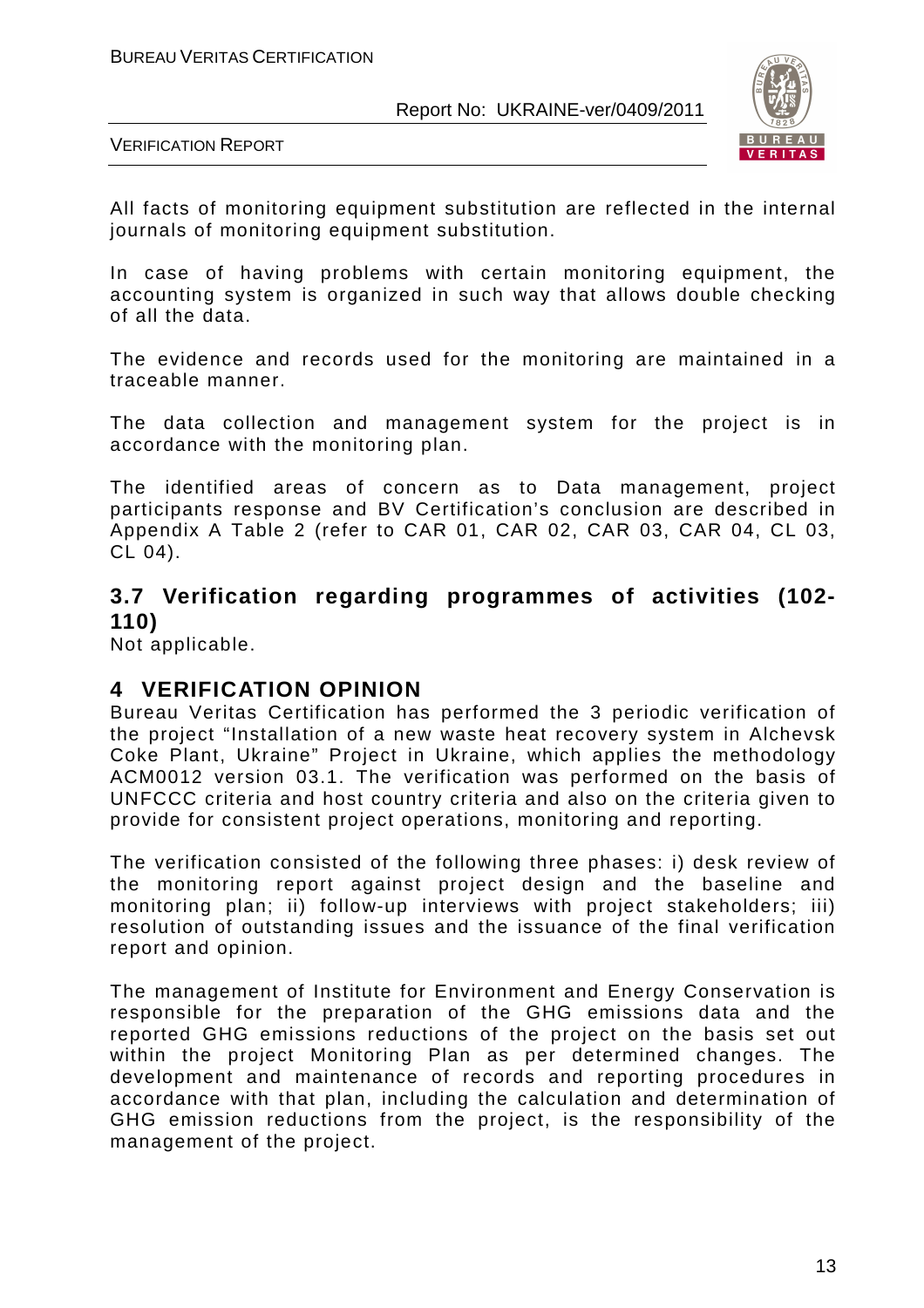

VERIFICATION REPORT

Bureau Veritas Certification verified the Project Monitoring Report version 02 for the reporting period as indicated below. Bureau Veritas Certification confirms that the project is implemented as per determined changes. Installed equipment being essential for generating emission reduction runs reliably and is calibrated appropriately. The monitoring system is in place and the project is generating GHG emission reductions.

Bureau Veritas Certification can confirm that the GHG emission reduction is calculated without material misstatements. Our opinion relates to the project's GHG emissions and resulting GHG emissions reductions reported and related to the approved project baseline and monitoring, and its associated documents. Based on the information we have seen and evaluated, we confirm the following statement:

Reporting period: From 01/01/2011 to 31/12/2011

| Baseline emissions         | 2 467 233 | tonnes of CO <sub>2</sub> equivalent. |
|----------------------------|-----------|---------------------------------------|
| Project emissions          | 2 268 458 | tonnes of CO <sub>2</sub> equivalent. |
| Leakages                   |           | tonnes of CO <sub>2</sub> equivalent. |
| <b>Emission Reductions</b> | 198 775   | tonnes of CO <sub>2</sub> equivalent. |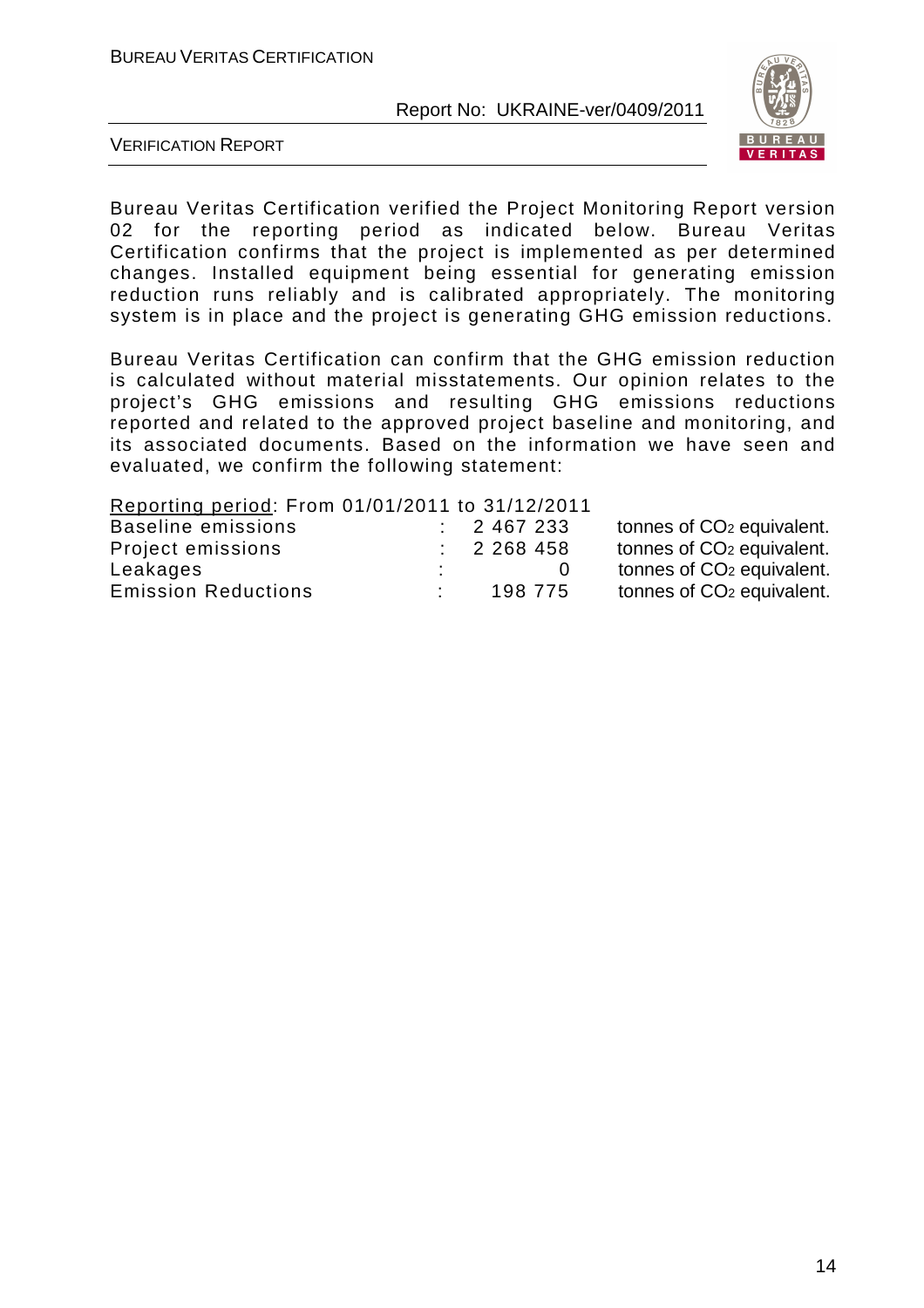

VERIFICATION REPORT

# **5 REFERENCES**

#### **Category 1 Documents:**

Documents provided by Institute for Environment and Energy Conservation, of the company that relate directly to the GHG components of the project.

- /1/ Monitoring Report, version 01, dated 20 January 2012
- /2/ Monitoring Report, version 02, dated 20 February 2012
- /3/ Project Design Document, version 07, dated 22 December 2009
- $/4/$  Letter of Approval from National Environmental Investment Agency of Ukraine № 1588/23/7 dated 29/12/2009
- $/5/$  Approval of a JI project and authorization of participation under the Kyoto Protocol by the Government of Japan dated 07 September 2009
- /6/ Excel spreadsheet of the emission reductions calculation

#### **Category 2 Documents:**

Background documents related to the design and/or methodologies employed in the design or other reference documents.

| N <sub>2</sub> | Name of the document                                                                                                                                                                                                                                                                         |
|----------------|----------------------------------------------------------------------------------------------------------------------------------------------------------------------------------------------------------------------------------------------------------------------------------------------|
| 1 <sub>1</sub> | Conclusion of complex staff expertise Nº1685 dated 25.08.2005<br>the project "Technical revamping of coke oven batteries №11-12<br>(complex of coke batteries № 10-bis)" PJSC "ALCHEVSKKOKS". "<br>State Enterprise "Luhansk regional office of the Ukrainian State<br>Investment Expertise" |
| 2.             | Permit Nº4411200000-177 emissions of pollutants into<br>the<br>atmosphere from stationary sources (30.04.2010-30.04.2015)                                                                                                                                                                    |
| 3 <sub>1</sub> | Permit №4411200000-177a amending the Permit № 4411200000-<br>177 emissions of pollutants into the atmosphere from stationary<br>sources (21.07.2011-21.07.2016)                                                                                                                              |
| 4.             | Permit $N24411200000-177b$ amending the permit $N2411200000-177b$<br>177 emissions of pollutants into the atmosphere from stationary<br>sources (15.12.2011-15.12.2016)                                                                                                                      |
| 5 <sub>1</sub> | Report 2-TP air in 2011                                                                                                                                                                                                                                                                      |
| 6.             | The documents, which substantiate the emissions permit for the<br>emission of pollutants into the atmosphere from stationary sources<br>for PJSC "ALCHEVSKKOKS". "Zephyr Ltd.", 2011                                                                                                         |
| 7.             | <b>PJSC</b><br>Report on inventory of pollutant emissions to<br>"ALCHEVSKKOKS", "Zephyr Ltd.", Lugansk. 2011                                                                                                                                                                                 |
| 8.             | Act № 143 dated 12.10.2011 of sampling stationary sources. Ltd.<br>"Zephyr"                                                                                                                                                                                                                  |
| 9.             | Declaration of readiness to object to the operation of turbine                                                                                                                                                                                                                               |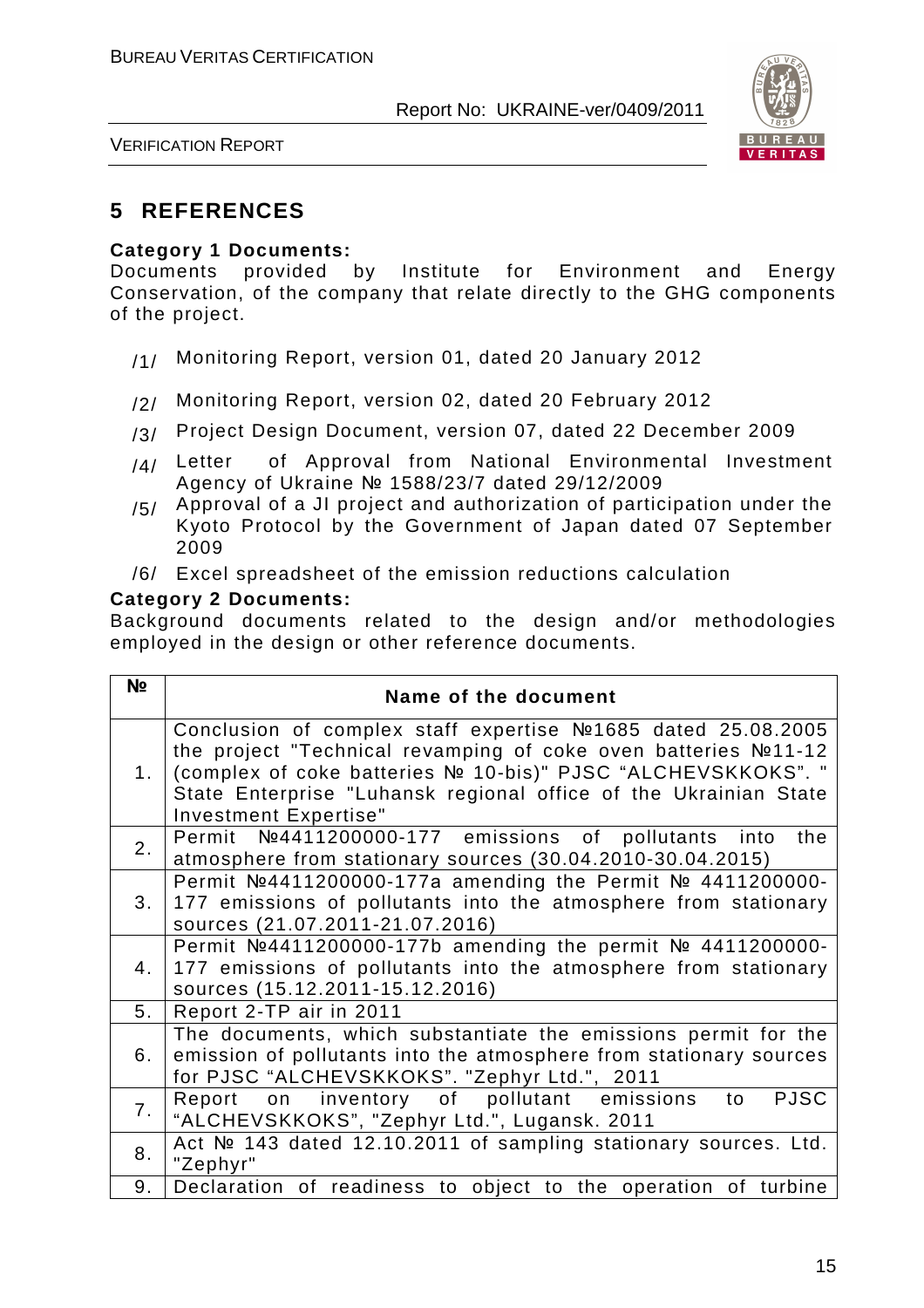

|     | building CDQ facility - object of the 2nd phase of the 1st start of                                     |
|-----|---------------------------------------------------------------------------------------------------------|
|     | the technical revamping of coke oven batteries Nº 11-12 in                                              |
|     | complex coke battery №10-bis                                                                            |
| 10. | Delivery and Acceptance Certificate number 303 of 28.10.2011.                                           |
|     | Turbogenerator plant SST-300                                                                            |
| 11. | Act dated 21.12.2010 of the end of the comprehensive test boiler<br>E-75-3, 9/440 gm century. Nº 4 TSTS |
| 12. | Information. Producing and releasing steam CDQ facility for the                                         |
|     | 4th quarter 2011                                                                                        |
|     | 13. Information. Power for the 4th quarter 2011                                                         |
| 14. | Information. Energy consumption in CDQ facility for the 4th quarter<br>2011                             |
|     | 15. Information. Hours of CDQ facility for the 4th quarter 2011                                         |
|     | 16. Information. Indicators of quality of coke (October-December 2011)                                  |
|     | 17. Information. Indicators of quality of coke (January-June 2011)                                      |
| 18. | Information. Consumption of coke dry quenching in blast furnaces<br>AMC during the first half of 2011   |
|     | 19. Passport № 06-884 Metran 100 di 1160 №272545 workshop Cox-3                                         |
|     | 20. Passport Nº 06-840 Metran 100 di 1160 Nº272546 workshop Cox-3                                       |
| 21. | Passport № 06-893 Metran 100 BH di 1161 №369048 workshop<br>$Cox-3$                                     |
|     | 22. Passport № 06-1133 Metran-100-Ex-DD №279874 workshop Cox-3                                          |
|     | Passport № 06-860 Metran-100-1442 DD №279562 workshop Cox-                                              |
| 23. | 3                                                                                                       |
| 24. | Passport № 06-1124 Metran-100-1450 DD №273636 workshop                                                  |
|     | $Cox-3$                                                                                                 |
|     | 25. Passport № 06-1073 TSP-1088 №1133 workshop Cox-3                                                    |
|     | 26. Passport № 06-1106 TSP-1088 №1130 workshop Cox-3                                                    |
|     | 27. Passport Nº 06-916 MTM-400AD Nº1490 workshop Cox-3                                                  |
|     | 28. Passport Nº 06-1004 TSMU-0198 №0706022 workshop Cox-3                                               |
|     | 29. Passport № 06-1008 TSM-1088 №024-88 workshop Cox-3                                                  |
|     | 30. Passport № 06-1102 MTM-201D №2705 workshop Cox-3                                                    |
|     | 31. Passport Nº 06-993 TSMU-0198 №0706021 workshop Cox-3                                                |
|     | 32. Passport № 06-1130 THAU 0198 №0706100 workshop Cox-3                                                |
|     | 33. Passport Nº 06-1131 MTM-400AD Nº2098 workshop Cox-3                                                 |
|     | 34. Passport № 061003 MTM-400AD №2096 workshop Cox-3                                                    |
| 35. | Passport № 190 weigher for weighing of coke, serial №1217 (BF<br>N <sub>2</sub> 3                       |
| 36. | Passport № 191 weigher for weighing of coke, serial №1218 (BF<br>$N2$ 3)                                |
| 37. | Passport № 192 weigher for weighing of coke, serial №1221 (BF<br>N <sub>2</sub> 4)                      |
| 38. | Passport № 193 weigher for weighing of coke, serial №1220 (BF<br>N <sub>2</sub> 4)                      |
| 39. | Passport № 194 weigher for weighing of coke, serial №1219<br>(BF                                        |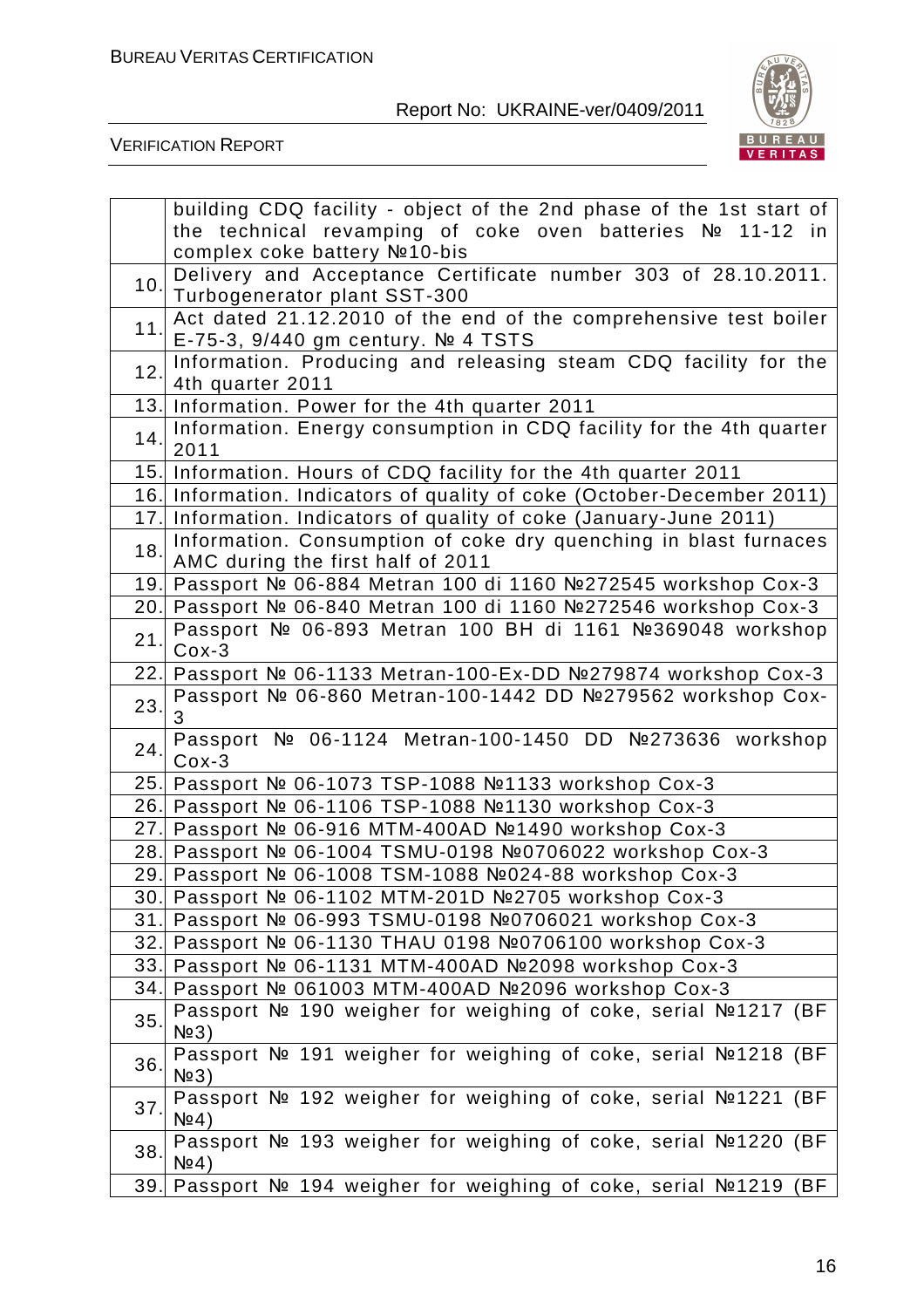

| Passport № 195 weigher for weighing of coke, serial №1224 (BF<br>40.<br>N <sub>2</sub> 5)<br>Passport № 196 weigher for weighing of coke, serial Nº1222 (BF<br>41.<br>N <sup>0</sup> 1)<br>Passport № 197 weigher for weighing of coke, serial №1223 (BF<br>42.<br>N <sub>2</sub> 1)<br>Passport. Electricity meter LZQM 321.02.534, serial № 917425<br>43.<br>Passport. Electricity meter LZQM 321.02.534, serial № 648648<br>44.<br>Passport. Electricity meter LZQM 411.05.534, serial № 67865<br>45.<br>Protocol №20 meeting the Qualification Commission of 05.05.2011<br>46.<br>retraining workers<br>Protocol №137 Qualifications Commission meeting on 26.06.2011<br>47.<br>retraining workers<br>Protocol №222 Qualifications Commission meeting on 10.11.2011<br>48.<br>retraining workers<br>Certificate №705 of Sidorenko N.A. - The operator control panel<br>49.<br><b>CDQ</b> facility<br>Certificate №784 of Nesterenko A.S.- The operator control panel<br>50.<br>CDQ facility<br>Certificate №36051 on the right works with high risk of Drovalov<br>51.<br>R.Y. - Operator of boilers<br>Certificate Nº36053 on the right works with high risk of Vishnevskyi<br>52.<br>O.P. - Operator of boilers<br>Certificate №36052 on the right works with high risk of Samylov<br>53.<br>O.V. - Operator of boilers<br>Protocol №184 commission meeting on testing of 05.09.2011.<br>Operation and maintenance of turbine generators Siemens SST-<br>54.<br>300<br>Minutes of staff training dated 22.09.2011 Construction and<br>55.<br>maintenance of steam turbine Siemens SST-300<br>56. Certificate Nº206 of Salov O.V. - Operator of steam turbines<br>57. Certificate №306 of Pertsyev O.M. - Operator of steam turbines |
|-------------------------------------------------------------------------------------------------------------------------------------------------------------------------------------------------------------------------------------------------------------------------------------------------------------------------------------------------------------------------------------------------------------------------------------------------------------------------------------------------------------------------------------------------------------------------------------------------------------------------------------------------------------------------------------------------------------------------------------------------------------------------------------------------------------------------------------------------------------------------------------------------------------------------------------------------------------------------------------------------------------------------------------------------------------------------------------------------------------------------------------------------------------------------------------------------------------------------------------------------------------------------------------------------------------------------------------------------------------------------------------------------------------------------------------------------------------------------------------------------------------------------------------------------------------------------------------------------------------------------------------------------------------------------------------------------------------------------------------------|
|                                                                                                                                                                                                                                                                                                                                                                                                                                                                                                                                                                                                                                                                                                                                                                                                                                                                                                                                                                                                                                                                                                                                                                                                                                                                                                                                                                                                                                                                                                                                                                                                                                                                                                                                           |
|                                                                                                                                                                                                                                                                                                                                                                                                                                                                                                                                                                                                                                                                                                                                                                                                                                                                                                                                                                                                                                                                                                                                                                                                                                                                                                                                                                                                                                                                                                                                                                                                                                                                                                                                           |
|                                                                                                                                                                                                                                                                                                                                                                                                                                                                                                                                                                                                                                                                                                                                                                                                                                                                                                                                                                                                                                                                                                                                                                                                                                                                                                                                                                                                                                                                                                                                                                                                                                                                                                                                           |
|                                                                                                                                                                                                                                                                                                                                                                                                                                                                                                                                                                                                                                                                                                                                                                                                                                                                                                                                                                                                                                                                                                                                                                                                                                                                                                                                                                                                                                                                                                                                                                                                                                                                                                                                           |
|                                                                                                                                                                                                                                                                                                                                                                                                                                                                                                                                                                                                                                                                                                                                                                                                                                                                                                                                                                                                                                                                                                                                                                                                                                                                                                                                                                                                                                                                                                                                                                                                                                                                                                                                           |
|                                                                                                                                                                                                                                                                                                                                                                                                                                                                                                                                                                                                                                                                                                                                                                                                                                                                                                                                                                                                                                                                                                                                                                                                                                                                                                                                                                                                                                                                                                                                                                                                                                                                                                                                           |
|                                                                                                                                                                                                                                                                                                                                                                                                                                                                                                                                                                                                                                                                                                                                                                                                                                                                                                                                                                                                                                                                                                                                                                                                                                                                                                                                                                                                                                                                                                                                                                                                                                                                                                                                           |
|                                                                                                                                                                                                                                                                                                                                                                                                                                                                                                                                                                                                                                                                                                                                                                                                                                                                                                                                                                                                                                                                                                                                                                                                                                                                                                                                                                                                                                                                                                                                                                                                                                                                                                                                           |
|                                                                                                                                                                                                                                                                                                                                                                                                                                                                                                                                                                                                                                                                                                                                                                                                                                                                                                                                                                                                                                                                                                                                                                                                                                                                                                                                                                                                                                                                                                                                                                                                                                                                                                                                           |
|                                                                                                                                                                                                                                                                                                                                                                                                                                                                                                                                                                                                                                                                                                                                                                                                                                                                                                                                                                                                                                                                                                                                                                                                                                                                                                                                                                                                                                                                                                                                                                                                                                                                                                                                           |
|                                                                                                                                                                                                                                                                                                                                                                                                                                                                                                                                                                                                                                                                                                                                                                                                                                                                                                                                                                                                                                                                                                                                                                                                                                                                                                                                                                                                                                                                                                                                                                                                                                                                                                                                           |
|                                                                                                                                                                                                                                                                                                                                                                                                                                                                                                                                                                                                                                                                                                                                                                                                                                                                                                                                                                                                                                                                                                                                                                                                                                                                                                                                                                                                                                                                                                                                                                                                                                                                                                                                           |
|                                                                                                                                                                                                                                                                                                                                                                                                                                                                                                                                                                                                                                                                                                                                                                                                                                                                                                                                                                                                                                                                                                                                                                                                                                                                                                                                                                                                                                                                                                                                                                                                                                                                                                                                           |
|                                                                                                                                                                                                                                                                                                                                                                                                                                                                                                                                                                                                                                                                                                                                                                                                                                                                                                                                                                                                                                                                                                                                                                                                                                                                                                                                                                                                                                                                                                                                                                                                                                                                                                                                           |
|                                                                                                                                                                                                                                                                                                                                                                                                                                                                                                                                                                                                                                                                                                                                                                                                                                                                                                                                                                                                                                                                                                                                                                                                                                                                                                                                                                                                                                                                                                                                                                                                                                                                                                                                           |
|                                                                                                                                                                                                                                                                                                                                                                                                                                                                                                                                                                                                                                                                                                                                                                                                                                                                                                                                                                                                                                                                                                                                                                                                                                                                                                                                                                                                                                                                                                                                                                                                                                                                                                                                           |
|                                                                                                                                                                                                                                                                                                                                                                                                                                                                                                                                                                                                                                                                                                                                                                                                                                                                                                                                                                                                                                                                                                                                                                                                                                                                                                                                                                                                                                                                                                                                                                                                                                                                                                                                           |
|                                                                                                                                                                                                                                                                                                                                                                                                                                                                                                                                                                                                                                                                                                                                                                                                                                                                                                                                                                                                                                                                                                                                                                                                                                                                                                                                                                                                                                                                                                                                                                                                                                                                                                                                           |
| 58. Certificate №312 of Zaitsev V.R. - Operator of steam turbines                                                                                                                                                                                                                                                                                                                                                                                                                                                                                                                                                                                                                                                                                                                                                                                                                                                                                                                                                                                                                                                                                                                                                                                                                                                                                                                                                                                                                                                                                                                                                                                                                                                                         |
| 59.<br>Certificate №310 of Prokhorov I.M. - Operator of steam turbines                                                                                                                                                                                                                                                                                                                                                                                                                                                                                                                                                                                                                                                                                                                                                                                                                                                                                                                                                                                                                                                                                                                                                                                                                                                                                                                                                                                                                                                                                                                                                                                                                                                                    |
| Certificate №248 of Bannik O.O. - Operator of steam turbines<br>60.I                                                                                                                                                                                                                                                                                                                                                                                                                                                                                                                                                                                                                                                                                                                                                                                                                                                                                                                                                                                                                                                                                                                                                                                                                                                                                                                                                                                                                                                                                                                                                                                                                                                                      |
| Certificate №247 of Fedorov T.G. - Operator of steam turbines<br>61.                                                                                                                                                                                                                                                                                                                                                                                                                                                                                                                                                                                                                                                                                                                                                                                                                                                                                                                                                                                                                                                                                                                                                                                                                                                                                                                                                                                                                                                                                                                                                                                                                                                                      |
| Certificate №246 of Sabinin L.I. - Operator of steam turbines<br>62.                                                                                                                                                                                                                                                                                                                                                                                                                                                                                                                                                                                                                                                                                                                                                                                                                                                                                                                                                                                                                                                                                                                                                                                                                                                                                                                                                                                                                                                                                                                                                                                                                                                                      |
| Certificate №34877 on the right works with high risk of Yemchenko<br>63.<br>I.O. - Operator boilers                                                                                                                                                                                                                                                                                                                                                                                                                                                                                                                                                                                                                                                                                                                                                                                                                                                                                                                                                                                                                                                                                                                                                                                                                                                                                                                                                                                                                                                                                                                                                                                                                                       |
| Certificate №34873 on the right works with high risk of Homov O.I.<br>64.<br>- Operator boilers                                                                                                                                                                                                                                                                                                                                                                                                                                                                                                                                                                                                                                                                                                                                                                                                                                                                                                                                                                                                                                                                                                                                                                                                                                                                                                                                                                                                                                                                                                                                                                                                                                           |
| Certificate Nº34869 on the right works with high risk of Ishchenko<br>65.<br>N.M. - Operator boilers                                                                                                                                                                                                                                                                                                                                                                                                                                                                                                                                                                                                                                                                                                                                                                                                                                                                                                                                                                                                                                                                                                                                                                                                                                                                                                                                                                                                                                                                                                                                                                                                                                      |
| Certificate Nº34871 on the right works with high risk of Saveliev<br>66.                                                                                                                                                                                                                                                                                                                                                                                                                                                                                                                                                                                                                                                                                                                                                                                                                                                                                                                                                                                                                                                                                                                                                                                                                                                                                                                                                                                                                                                                                                                                                                                                                                                                  |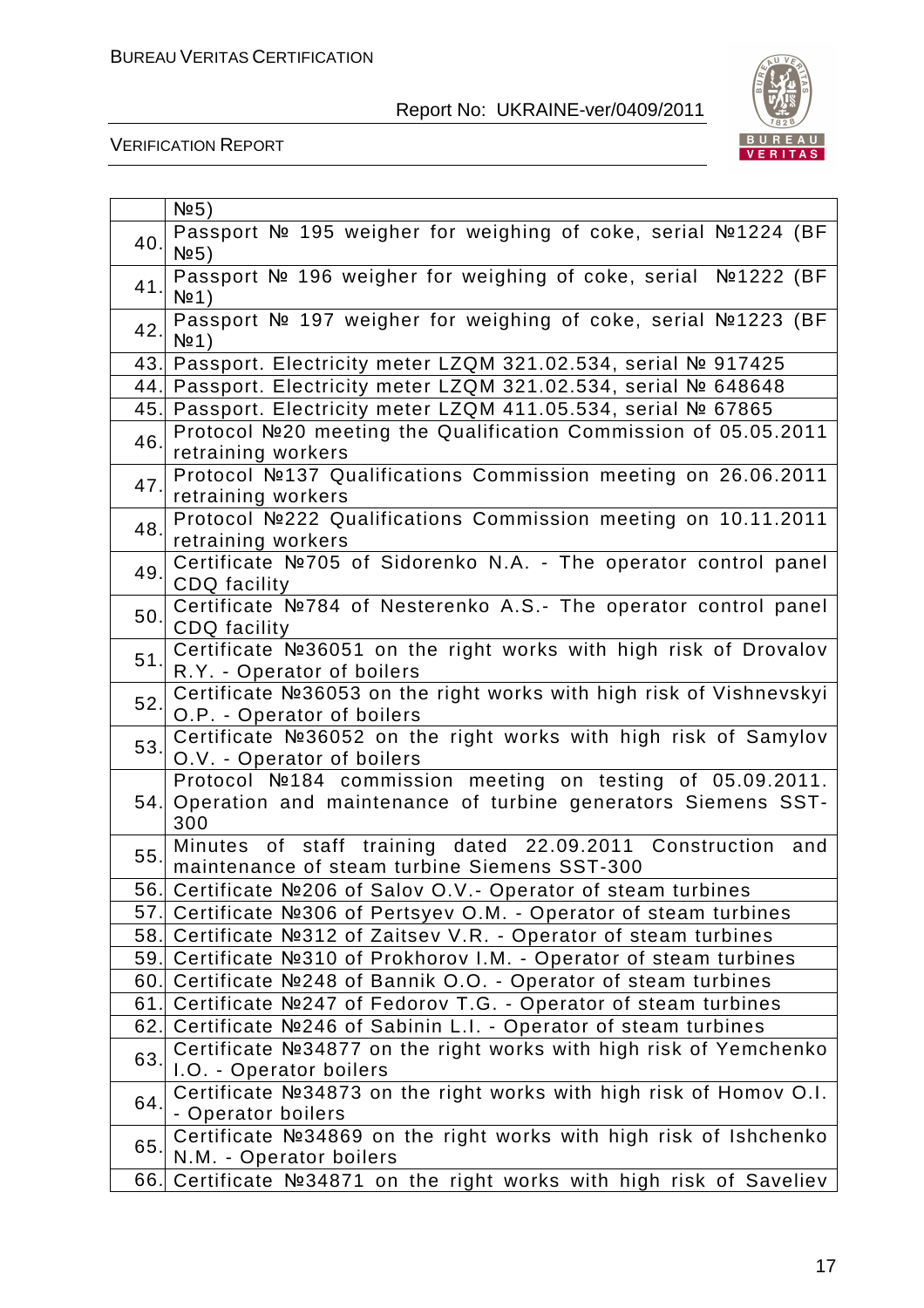

|     | S.V. - Operator boilers                                            |
|-----|--------------------------------------------------------------------|
| 67. | Certificate №34872 on the right works with high risk of Chernyatin |
|     | L.Y. - Operator boilers                                            |
| 68. | Certificate №34878 on the right works with high risk of Gamul A.A. |
|     | - Operator boilers                                                 |
| 69. | Certificate №34874 on the right works with high risk of Kistanov   |
|     | I.I. - Operator boilers                                            |
| 70. | Certificate Nº34870 on the right works with high risk shy of       |
|     | Sorokliviy R.V. - Operator boilers                                 |
| 71. | Certificate №36056 on the right works with high risk of Polishchuk |
|     | N.V. - Operator boilers                                            |
|     | 72. Photo. Steam boiler E-75-3, 9/440 GM                           |
|     | 73. Photo. Turbogenerator unit Siemens SST-300                     |
| 74. | Passport. Steam boiler E-75-3, 9/440 GM                            |
|     | 75. Passport. Turbogenerator unit Siemens SST-300                  |
| 76. | Order №134 dated 16/03/12 to appoint responsible for monitoring    |
|     | for JI Project, as well as the monitoring data storage periods     |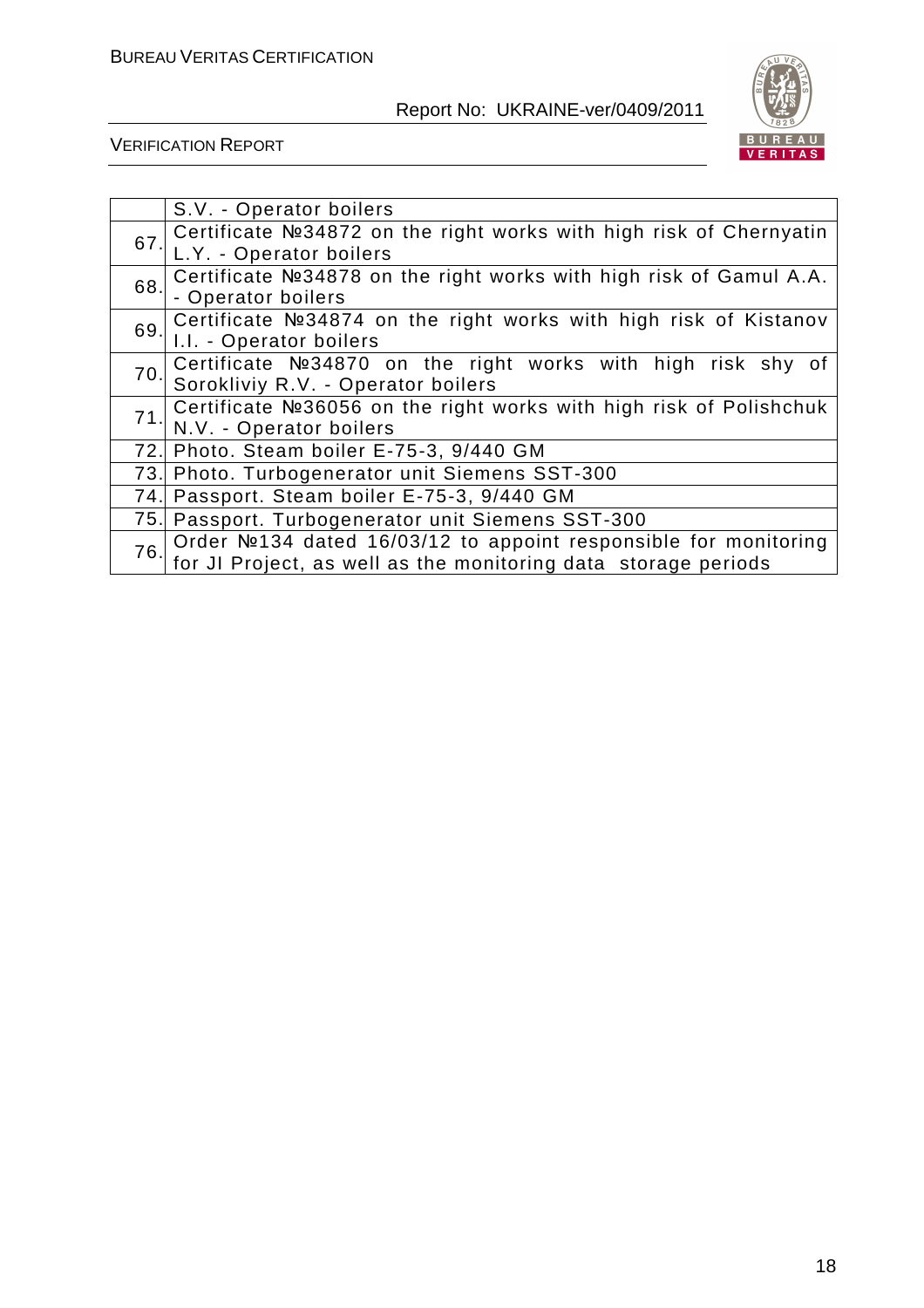

VERIFICATION REPORT

#### **Persons interviewed:**

List persons interviewed during the verification or persons that contributed with other information that are not included in the documents listed above.

| 11/  | Kovkin K.A. - Member of Alchevsk City Council                                                |
|------|----------------------------------------------------------------------------------------------|
| /2/  | Danilov A.B. - Chief Engineer of PJSC "ALCHEVSKKOKS"                                         |
| /3/  | Soloviev M. A. - Head of production and technical department of<br>PJSC "ALCHEVSKKOKS"       |
| /4/  | Pyankov V.I. - Head of Quality control department of<br><b>PJSC</b><br>"ALCHEVSKKOKS"        |
| /5/  | Zhuchenko V.A. - Head of environment protection department of<br>PJSC "ALCHEVSKKOKS"         |
| /6/  | Falchenko S.O.- Chief power engineer of PJSC "ALCHEVSKKOKS"                                  |
| 171  | Vatulin F.V. - Head of control measurement device shop of PJSC<br>"ALCHEVSKKOKS"             |
| /8/  | Boychuk V.M. - Head of energy-saving bureau of PJSC<br>"ALCHEVSKKOKS"                        |
| /9/  | Mohulenko A.G. - power engineer of coke shop #3 of PJSC<br>"ALCHEVSKKOKS"                    |
| /10/ | Shevchuk V.V. - Deputy Head of heat and power workshop of<br>PJSC "ALCHEVSKKOKS"             |
| /11/ | Yevtushenko K.U. - Engineer of production and technical<br>department of PJSC "ALCHEVSKKOKS" |
| /12/ | Khakimzyanov Shamil - Consultant of "Institute for Environment"<br>and Energy Conservation"  |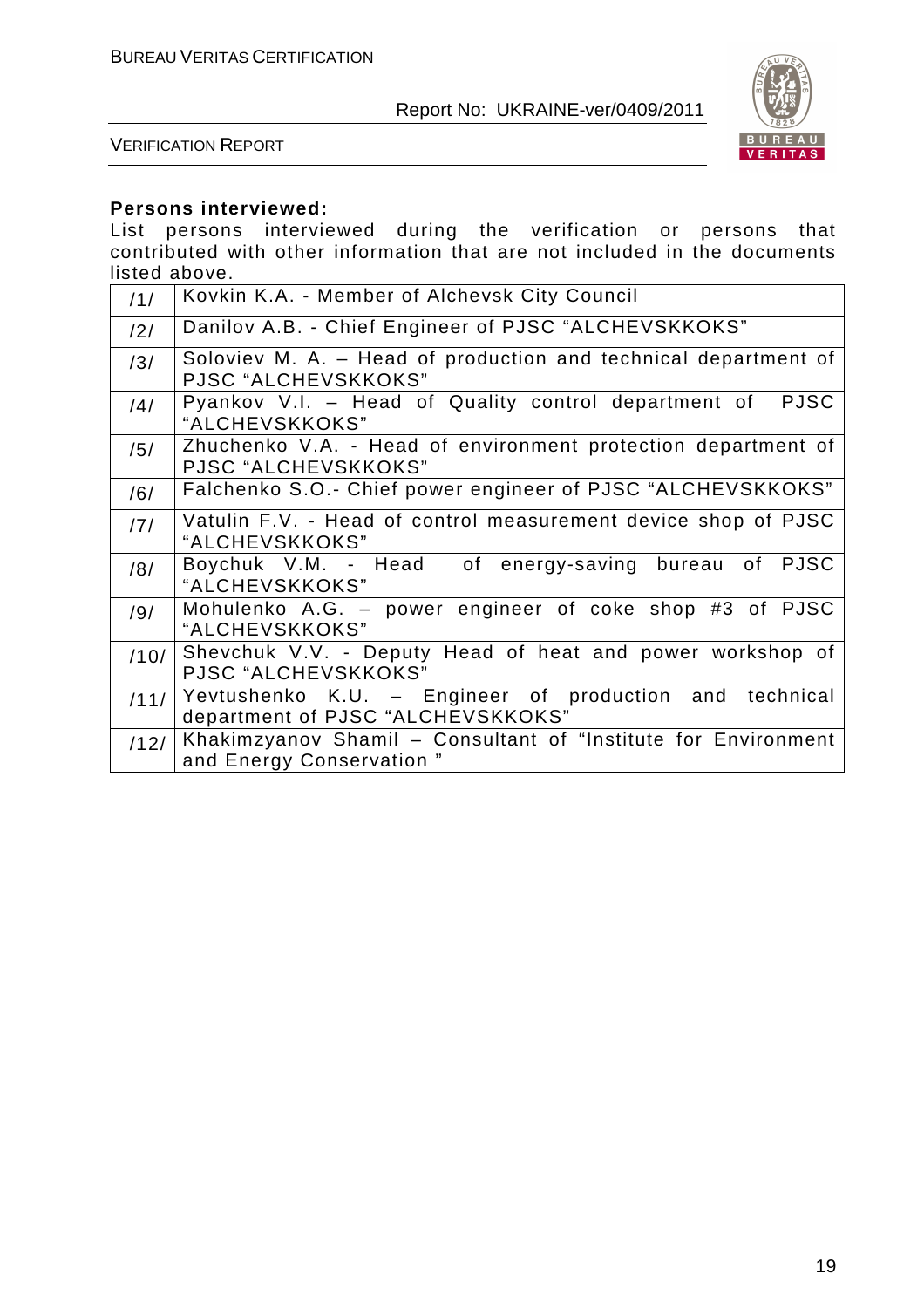

VERIFICATION REPORT

# APPENDIX A: "INSTALLATION OF A NEW WASTE HEAT RECOVERY SYSTEM IN ALCHEVSK COKE PLANT, UKRAINE" VERIFICATION PROTOCOL

| <b>DVM</b><br><b>Paragrap</b><br>h | <b>Check Item</b>                                                                                                                                                                                                                                                                    | <b>Initial finding</b>                                                                                                                                                                                                                                                                                                                                                                                                                                                                                                                                                                     | <b>Draft</b><br><b>Conclusion</b> | <b>Final</b><br><b>Conclusion</b> |
|------------------------------------|--------------------------------------------------------------------------------------------------------------------------------------------------------------------------------------------------------------------------------------------------------------------------------------|--------------------------------------------------------------------------------------------------------------------------------------------------------------------------------------------------------------------------------------------------------------------------------------------------------------------------------------------------------------------------------------------------------------------------------------------------------------------------------------------------------------------------------------------------------------------------------------------|-----------------------------------|-----------------------------------|
|                                    | <b>Project approvals by Parties involved</b>                                                                                                                                                                                                                                         |                                                                                                                                                                                                                                                                                                                                                                                                                                                                                                                                                                                            |                                   |                                   |
| 90                                 | Has the DFPs of at least one Party<br>involved, other than the host Party, issued<br>a written project approval when submitting<br>the first verification report to the secretariat<br>for publication in accordance<br>with<br>paragraph 38 of the JI guidelines, at the<br>latest? | DFPs of the Japan have issued written project<br>approvals (LoAs) when submitting the first verification<br>report to the secretariat for publication in accordance<br>with paragraph 38 of the JI guidelines.                                                                                                                                                                                                                                                                                                                                                                             | <b>OK</b>                         | <b>OK</b>                         |
| 91                                 | Are all the written project approvals by<br>Parties involved unconditional?                                                                                                                                                                                                          | Yes, all the written project approvals by Parties<br>involved are unconditional.                                                                                                                                                                                                                                                                                                                                                                                                                                                                                                           | <b>OK</b>                         | <b>OK</b>                         |
| <b>Project implementation</b>      |                                                                                                                                                                                                                                                                                      |                                                                                                                                                                                                                                                                                                                                                                                                                                                                                                                                                                                            |                                   |                                   |
| 92                                 | Has the project been implemented in<br>accordance with the PDD regarding which<br>the determination has been deemed final<br>and is so listed on the UNFCCC JI<br>website?                                                                                                           | According to the Project Design Document (PDD)<br>version 7 from 22/12/2009, the project envisaged the<br>following basic stages of project implementation:<br>- Stage 1: Installation of CDQ facility (35 t/h of dry coke<br>output x 3 boilers);<br>- Stage 2: Installation of steam generator firing BFG<br>and COG (75 t/h of steam output);<br>- Stage F: Installation of 9,13 MWe captive electricity<br>generator.<br>Stage 1 was completed on 30th of September 2007.<br>Stage 2 was completed in the beginning of year 2011.<br>Stage F was completed in the beginning of October |                                   |                                   |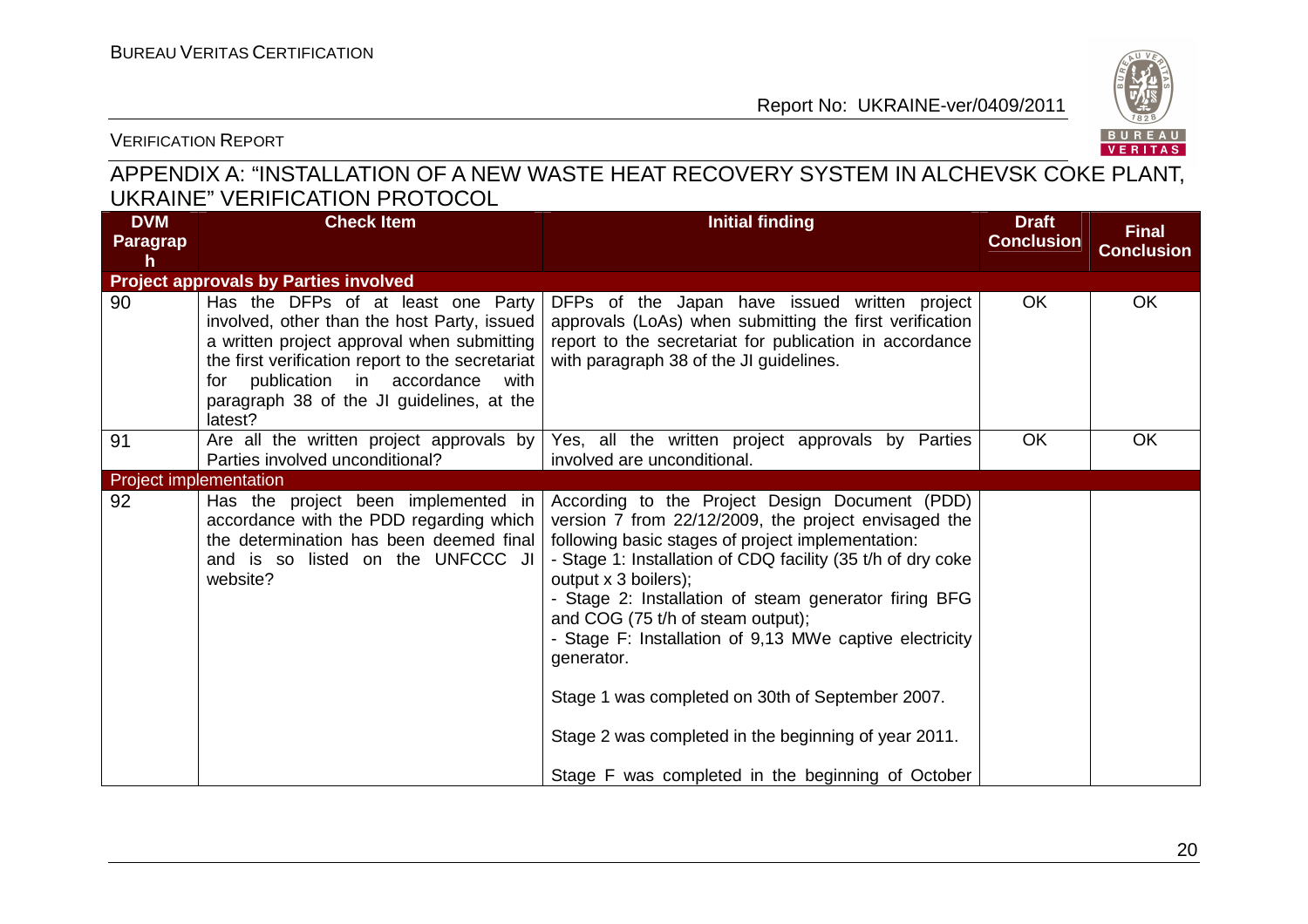

| <b>DVM</b>     | <b>Check Item</b>                                                                                                                                                                                  | <b>Initial finding</b>                                                                                                                                                                                             | <b>Draft</b>      |                                   |
|----------------|----------------------------------------------------------------------------------------------------------------------------------------------------------------------------------------------------|--------------------------------------------------------------------------------------------------------------------------------------------------------------------------------------------------------------------|-------------------|-----------------------------------|
| Paragrap<br>h. |                                                                                                                                                                                                    |                                                                                                                                                                                                                    | <b>Conclusion</b> | <b>Final</b><br><b>Conclusion</b> |
|                |                                                                                                                                                                                                    | 2011.                                                                                                                                                                                                              |                   |                                   |
|                |                                                                                                                                                                                                    | The delay in project implementation plan was caused<br>by financial and other factors such as construction<br>delay etc.                                                                                           |                   |                                   |
|                |                                                                                                                                                                                                    | Delay of stage F completion caused some insignificant<br>deviations in comparison with monitoring plan in PDD.<br>Basically, delay of stage F increased the level of<br>baseline emissions.                        | <b>CL 01</b>      | OK.                               |
|                |                                                                                                                                                                                                    | CL 01. Please, provide the copies of passports on<br>steam generator E-75 and Siemens captive electricity<br>generator (SST-300).                                                                                  | <b>CL 02</b>      | <b>OK</b>                         |
|                |                                                                                                                                                                                                    | <b>CL 02.</b> Please, provide definition of the measurement<br>unit «9,13 MWe».                                                                                                                                    |                   |                                   |
| 93             | What is the status of operation of the<br>project during the monitoring period?                                                                                                                    | Monitoring report indicated the current status of the<br>project activity implementation. Based on provided<br>materials, there is known that all project equipments<br>were operational in the reporting period.  | <b>OK</b>         | OK.                               |
|                | Compliance with monitoring plan                                                                                                                                                                    |                                                                                                                                                                                                                    |                   |                                   |
| 94             | Did the monitoring occur in accordance<br>with the monitoring plan included in the<br>PDD regarding which the determination<br>has been deemed final and is so listed on<br>the UNFCCC JI website? | Yes, monitoring occurs in accordance with the<br>monitoring plan included in the PDD regarding which<br>the determination has been deemed final and verified<br>changes and is so listed on the UNFCCC JI website. | <b>OK</b>         | <b>OK</b>                         |
| 95(a)          | For calculating the emission reductions or                                                                                                                                                         | All key factors influencing the baseline emissions or net                                                                                                                                                          | <b>OK</b>         | <b>OK</b>                         |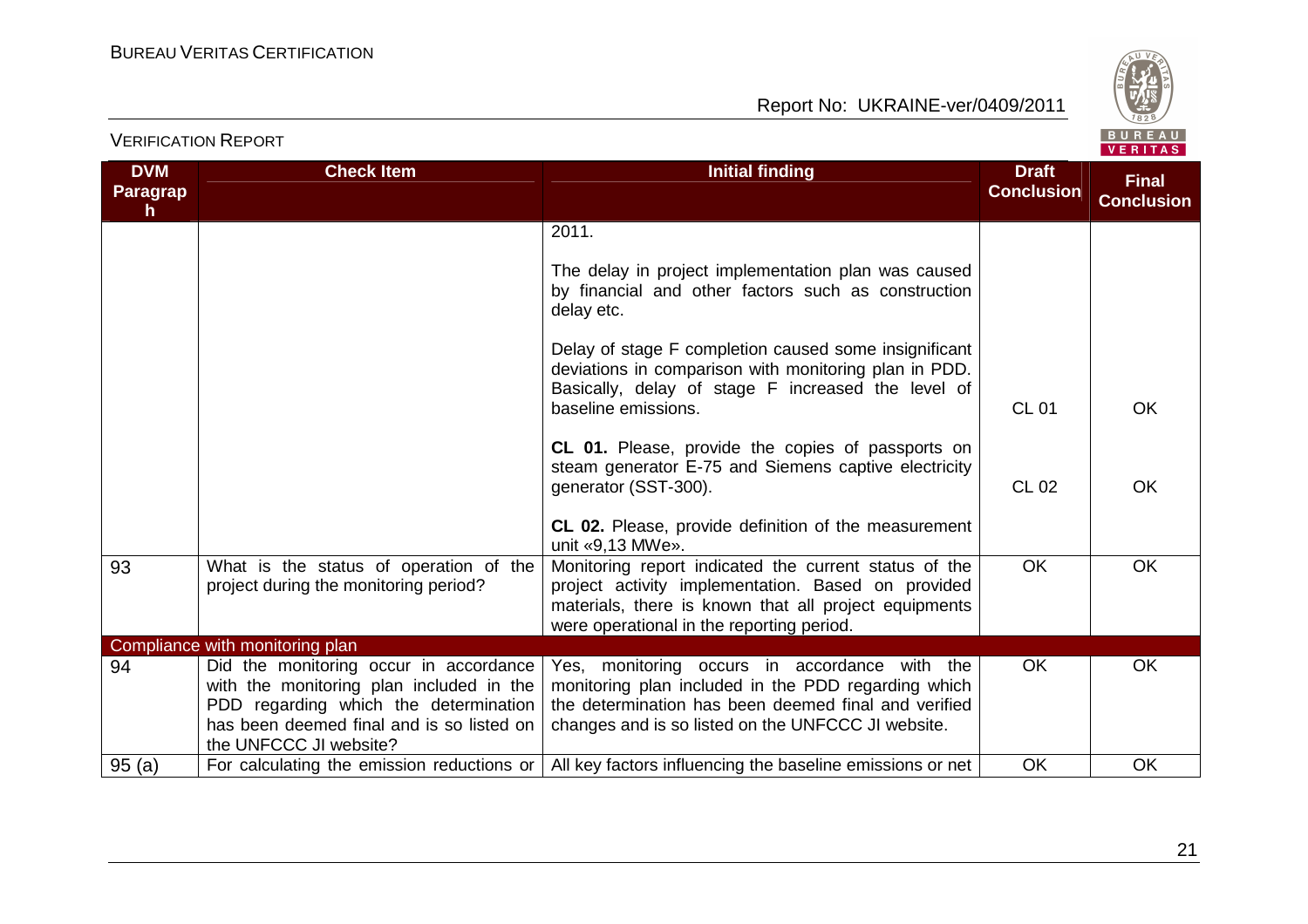

#### **DVM Paragraph Check Item Initial finding Check Item Initial finding Check Item Initial finding Initial finding Draft Conclusion Final Conclusion**enhancements of net removals, were key factors, e.g. those listed in 23 (b) (i)-(vii) above, influencing the baseline emissions or net removals and the activity level of the project and the emissions or removals as well as risks associated with the project taken into account, as appropriate? 95 (b) | Are data sources used for calculating removals and the activity level of the project and the emissions or removals as well as risks associated with the project were taken into account, as appropriate for calculating the emission reductions or enhancementsof net removals. emission reductions or enhancements of net removals clearly identified, reliable and transparent? The monitoring at PJSC "ALCHEVSKKOKS" and AISW is conducted on monthly basis according to monitoring plan. Two operational managers at each plants are in charge for monitoring of GHG emissions and ERUs and preparation of annual monitoring reports. The data required to monitor the project are routinely collected within the normal operation of the Companies and therefore monitoring is also an integral part of routine monitoring. All data are collected into electronic database of the Companies. Data are complied in day to-day records, monthly records and annual records. The appropriate data for GHG monitoring are fed into the Monitoring Database. The Project Developers are also supervise the implementation of the Monitoring Plan for the project at regular intervals. Emission factors, including default emission factors, if OK OK 95 (c) | Are emission factors, including default emission factors, if used for calculating the emission reductions or enhancements of net removals, selected by carefully used for calculating the emission reductions or enhancements of net removals, selected by carefullyand balancing accuracy and reasonableness. OK OK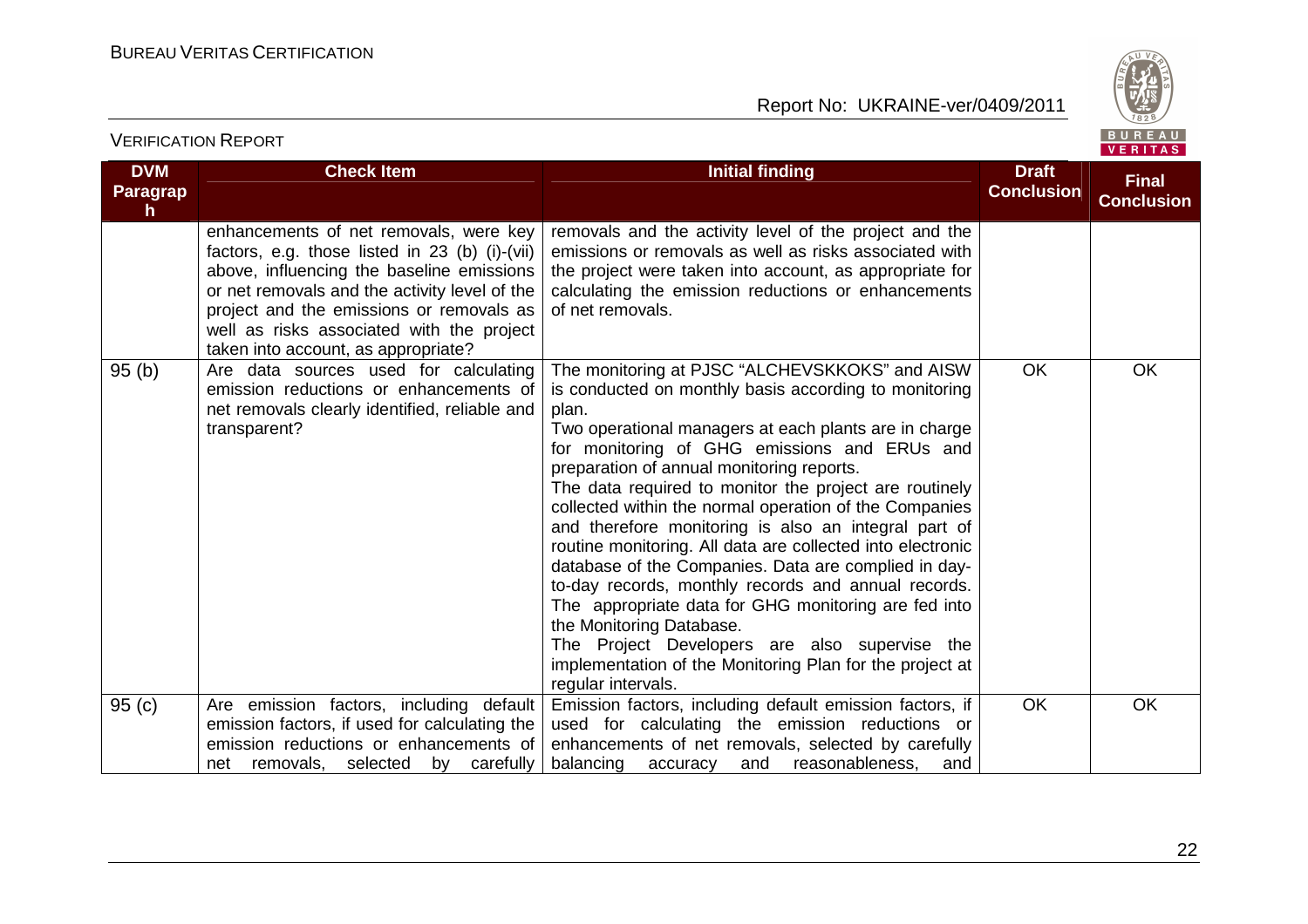

| <b>DVM</b><br>Paragrap<br>h. | <b>Check Item</b>                                                                                                                                                                                                         | <b>Initial finding</b>                                                                                                                                                                                                                                                                                                                   | <b>Draft</b><br><b>Conclusion</b> | <b>Final</b><br><b>Conclusion</b> |
|------------------------------|---------------------------------------------------------------------------------------------------------------------------------------------------------------------------------------------------------------------------|------------------------------------------------------------------------------------------------------------------------------------------------------------------------------------------------------------------------------------------------------------------------------------------------------------------------------------------|-----------------------------------|-----------------------------------|
|                              | balancing accuracy and reasonableness,<br>and appropriately justified of the choice?                                                                                                                                      | appropriately justified of the choice.                                                                                                                                                                                                                                                                                                   |                                   |                                   |
| 95(d)                        | Is the calculation of emission reductions or<br>enhancements of net removals based on<br>conservative assumptions and the most<br>plausible scenarios in a transparent<br>manner?                                         | The calculation of emission reductions is based on<br>conservative assumptions and the most plausible<br>scenarios in a transparent manner. As a result of<br>documents revision, all data connected with estimation<br>of emission reduction are consistent through the<br>Monitoring report and excel spreadsheet with<br>calculation. | <b>OK</b>                         | <b>OK</b>                         |
| 96                           | Applicable to JI SSC projects only<br>Is the relevant threshold to be classified as<br>JI SSC project not exceeded during the<br>monitoring period on an annual average<br>basis?<br>If the threshold is exceeded, is the | N/a                                                                                                                                                                                                                                                                                                                                      | N/a                               | N/a                               |
|                              | emission<br>reduction<br>level<br>maximum<br>estimated in the PDD for the JI SSC<br>project or the bundle for the monitoring<br>period determined?                                                                        |                                                                                                                                                                                                                                                                                                                                          |                                   |                                   |
|                              | Applicable to bundled JI SSC projects only                                                                                                                                                                                |                                                                                                                                                                                                                                                                                                                                          |                                   |                                   |
| 97 (a)                       | Has the composition of the bundle not<br>changed from that is stated in F-JI-<br><b>SSCBUNDLE?</b>                                                                                                                        | N/a                                                                                                                                                                                                                                                                                                                                      | N/a                               | N/a                               |
| 97(b)                        | If the determination was conducted on the<br>basis of an overall monitoring plan, have<br>the project participants submitted<br>a<br>common monitoring report?                                                            | N/a                                                                                                                                                                                                                                                                                                                                      | N/a                               | N/a                               |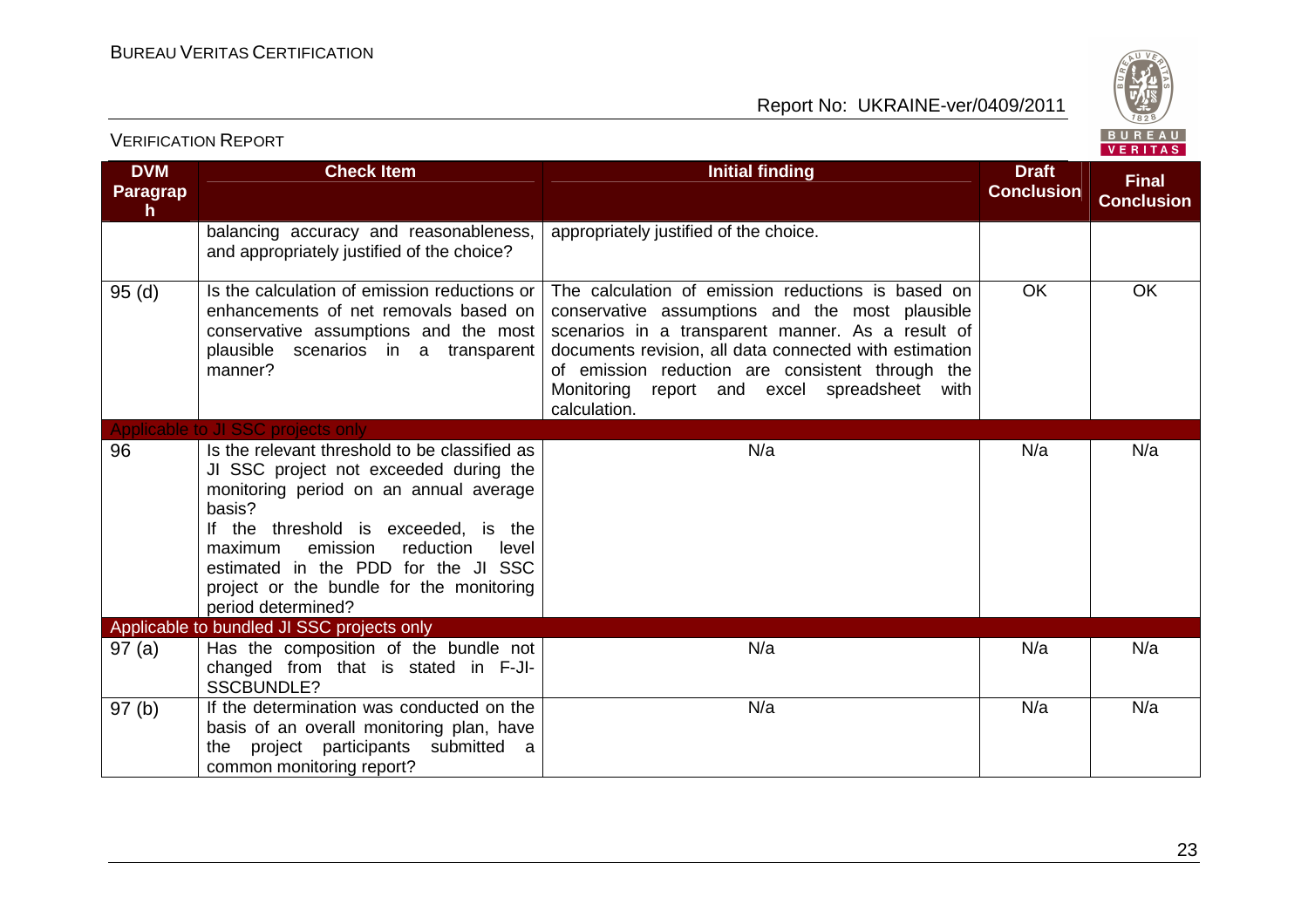

| <b>VERIFICATION REPORT</b>                    |                                                                                                                                                                                                                                                                                                                                                     |                                                                                                                                                                                                                                                                                                                                                                                          |                                   | BUREAU<br><b>VERITAS</b>          |
|-----------------------------------------------|-----------------------------------------------------------------------------------------------------------------------------------------------------------------------------------------------------------------------------------------------------------------------------------------------------------------------------------------------------|------------------------------------------------------------------------------------------------------------------------------------------------------------------------------------------------------------------------------------------------------------------------------------------------------------------------------------------------------------------------------------------|-----------------------------------|-----------------------------------|
| <b>DVM</b><br><b>Paragrap</b><br>$\mathsf{h}$ | <b>Check Item</b>                                                                                                                                                                                                                                                                                                                                   | <b>Initial finding</b>                                                                                                                                                                                                                                                                                                                                                                   | <b>Draft</b><br><b>Conclusion</b> | <b>Final</b><br><b>Conclusion</b> |
| 98                                            | If the monitoring is based on a monitoring<br>provides for<br>overlapping<br>plan<br>that<br>monitoring periods, are the monitoring<br>periods per component of the project<br>clearly specified in the monitoring report?<br>Do the monitoring periods not overlap with<br>those for which verifications were already<br>deemed final in the past? | N/a                                                                                                                                                                                                                                                                                                                                                                                      | N/a                               | N/a                               |
|                                               | Revision of monitoring plan                                                                                                                                                                                                                                                                                                                         |                                                                                                                                                                                                                                                                                                                                                                                          |                                   |                                   |
|                                               | Applicable only if monitoring plan is revised by project participant                                                                                                                                                                                                                                                                                |                                                                                                                                                                                                                                                                                                                                                                                          |                                   |                                   |
| 99(a)                                         | appropriate justification for the proposed<br>revision?                                                                                                                                                                                                                                                                                             | Did the project participants provide an   During this verification monitoring plan has not been<br>revised.                                                                                                                                                                                                                                                                              | N/a                               | N/a                               |
| 99(b)                                         | Does the proposed revision improve the<br>accuracy and/or applicability of information<br>collected<br>compared to the original<br>without<br>monitoring<br>plan<br>changing<br>conformity with the relevant rules and<br>regulations for the establishment of<br>monitoring plans?                                                                 | N/a                                                                                                                                                                                                                                                                                                                                                                                      | N/a                               | N/a                               |
| Data management                               |                                                                                                                                                                                                                                                                                                                                                     |                                                                                                                                                                                                                                                                                                                                                                                          |                                   |                                   |
| 101 $(a)$                                     | Is the implementation of data collection<br>procedures<br>with the<br>in accordance<br>monitoring plan, including the quality<br>control and quality assurance procedures?                                                                                                                                                                          | Procedures of data collection are implemented in<br>compliance with the approved monitoring plan.<br>Monitoring data of the project is monitored in<br>compliance with scheduled frequency approved in the<br>developed monitoring plan and monitoring procedure.<br>Training logbook and results of operator training were<br>presented to the verification team during the site visit. |                                   |                                   |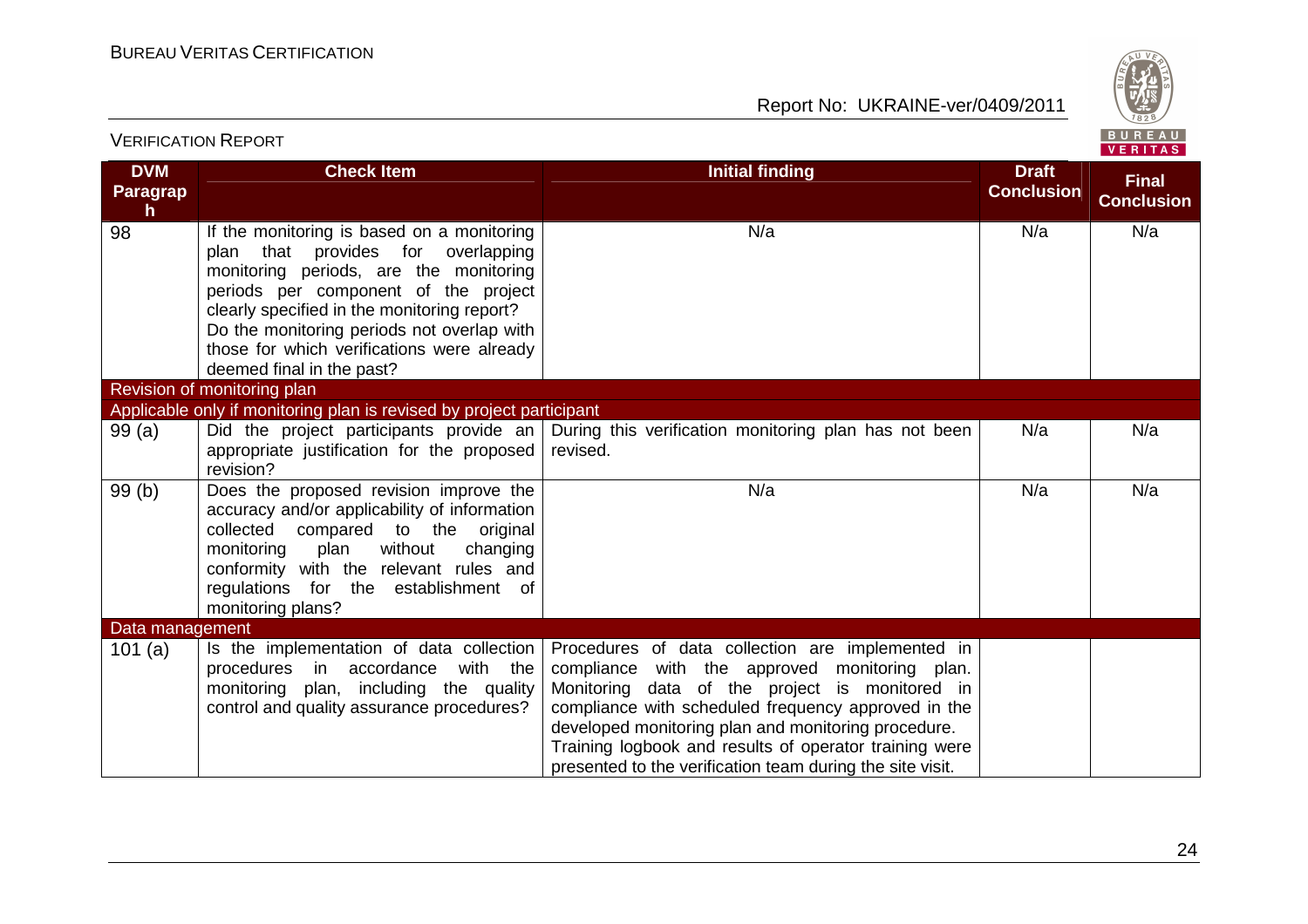





| <b>DVM</b><br><b>Paragrap</b> | <b>Check Item</b>                                                                              | <b>Initial finding</b>                                                                                                                                                                                                                                                                                                                   | <b>Draft</b><br><b>Conclusion</b> | <b>Final</b><br><b>Conclusion</b> |
|-------------------------------|------------------------------------------------------------------------------------------------|------------------------------------------------------------------------------------------------------------------------------------------------------------------------------------------------------------------------------------------------------------------------------------------------------------------------------------------|-----------------------------------|-----------------------------------|
| h.                            |                                                                                                | Position and roles of person in the GHG data<br>management process are defined in the monitoring                                                                                                                                                                                                                                         |                                   |                                   |
|                               |                                                                                                | report and are implemented on-site.<br><b>CAR 01.</b> Documents that confirm data storage under                                                                                                                                                                                                                                          | <b>CAR 01</b>                     | <b>OK</b>                         |
|                               |                                                                                                | the emission reductions project (records, log books)<br>are absent.                                                                                                                                                                                                                                                                      | <b>CL 03</b>                      | <b>OK</b>                         |
|                               |                                                                                                | CL 03. Please, provide the positive environmental<br>expertise conclusion regarding implemented measures<br>(steam generator, electricity generator).                                                                                                                                                                                    |                                   |                                   |
|                               |                                                                                                | CL 04. Please, provide the certificate on attestation of<br>atmosphere pollution measurement laboratory.                                                                                                                                                                                                                                 | <b>CL 04</b>                      | OK                                |
| 101(b)                        | Is the function of the monitoring equipment,<br>including its calibration status, is in order? | All monitoring equipments have calibration. It is<br>calibrated with periodic frequency (passport states the<br>calibration frequency for every device) according to the<br>national regulations.<br>During site visit verifiers received and reviewed<br>passports and/or certificates on calibration of all<br>measurement equipments. |                                   |                                   |
|                               |                                                                                                | <b>CAR 02.</b> The list of monitoring equipment is incorrect.                                                                                                                                                                                                                                                                            | <b>CAR 02</b>                     | <b>OK</b>                         |
|                               |                                                                                                | <b>CAR</b><br>03.<br><b>The</b><br>dates<br>of<br>conducted<br>verifications/calibrations of the monitoring equipment<br>are incorrect.                                                                                                                                                                                                  | <b>CAR 03</b>                     | <b>OK</b>                         |
|                               |                                                                                                |                                                                                                                                                                                                                                                                                                                                          | <b>CAR 04</b>                     | OK                                |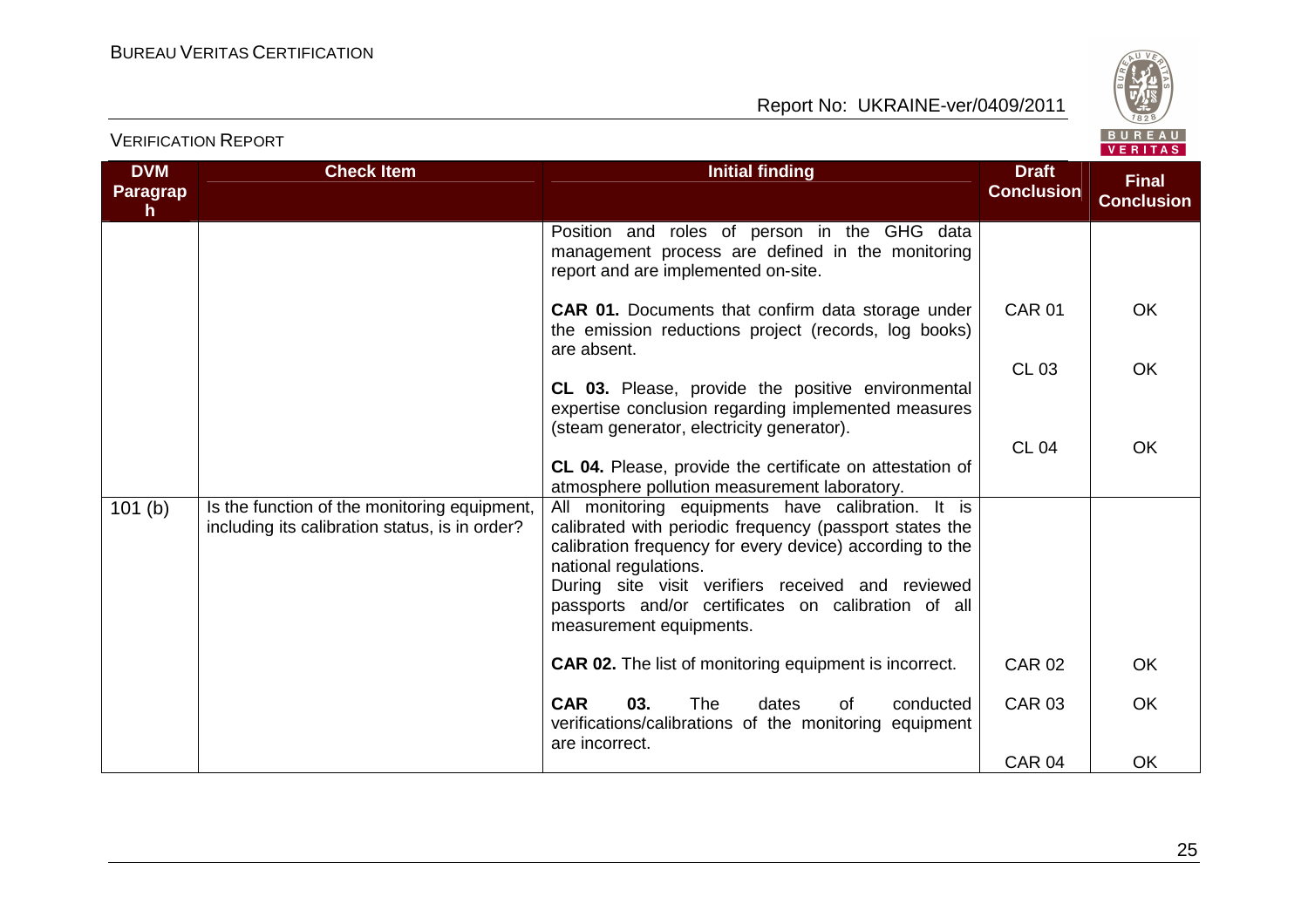VERIFICATION REPORT



| <b>DVM</b>                                                                         | <b>Check Item</b>                                                                                                                                     | <b>Initial finding</b>                                                                                                                                                                                                                                                                                                                       | <b>Draft</b>      | <b>Final</b>      |  |
|------------------------------------------------------------------------------------|-------------------------------------------------------------------------------------------------------------------------------------------------------|----------------------------------------------------------------------------------------------------------------------------------------------------------------------------------------------------------------------------------------------------------------------------------------------------------------------------------------------|-------------------|-------------------|--|
| Paragrap<br>h                                                                      |                                                                                                                                                       |                                                                                                                                                                                                                                                                                                                                              | <b>Conclusion</b> | <b>Conclusion</b> |  |
|                                                                                    |                                                                                                                                                       | CAR 04. Passports (with information on conducted<br>verifications/calibrations) for the weighting batchers are<br>absent.                                                                                                                                                                                                                    |                   |                   |  |
| 101 (c)                                                                            | Are the evidence and records used for the<br>maintained in a traceable<br>monitoring<br>manner?                                                       | Data collection are clearly defined in the monitoring<br>report and are implemented on-site.                                                                                                                                                                                                                                                 | OK                | OK                |  |
| $101$ (d)                                                                          | Is the data collection and management<br>system for the project in accordance with<br>the<br>monitoring plan?                                         | The data collection and management system for the<br>project is in accordance with the approved monitoring<br>plan. Implementation of monitoring system was<br>checked through site visit, and concluded that<br>monitoring system is completely in accordance with the<br>monitoring plan. This fact is also confirmed by the<br>documents. | OK                | OK                |  |
| Verification regarding programs of activities (additional elements for assessment) |                                                                                                                                                       |                                                                                                                                                                                                                                                                                                                                              |                   |                   |  |
| 102                                                                                | Is any JPA that has not been added to the<br>JI PoA not verified?                                                                                     | N/A                                                                                                                                                                                                                                                                                                                                          | N/A               | N/A               |  |
| 103                                                                                | Is the verification based on the monitoring<br>reports of all JPAs to be verified?                                                                    | N/A                                                                                                                                                                                                                                                                                                                                          | N/A               | N/A               |  |
| 103                                                                                | Does the verification ensure the accuracy<br>and conservativeness of the emission<br>reductions or enhancements of removals<br>generated by each JPA? | N/A                                                                                                                                                                                                                                                                                                                                          | N/A               | N/A               |  |
| 104                                                                                | Does the monitoring period not overlap<br>with previous monitoring periods?                                                                           | N/A                                                                                                                                                                                                                                                                                                                                          | N/A               | N/A               |  |
| 105                                                                                | If the AIE learns of an erroneously included<br>JPA, has the AIE informed the JISC of its<br>findings in writing?                                     | N/A                                                                                                                                                                                                                                                                                                                                          | N/A               | N/A               |  |
| Applicable to sample-based approach only                                           |                                                                                                                                                       |                                                                                                                                                                                                                                                                                                                                              |                   |                   |  |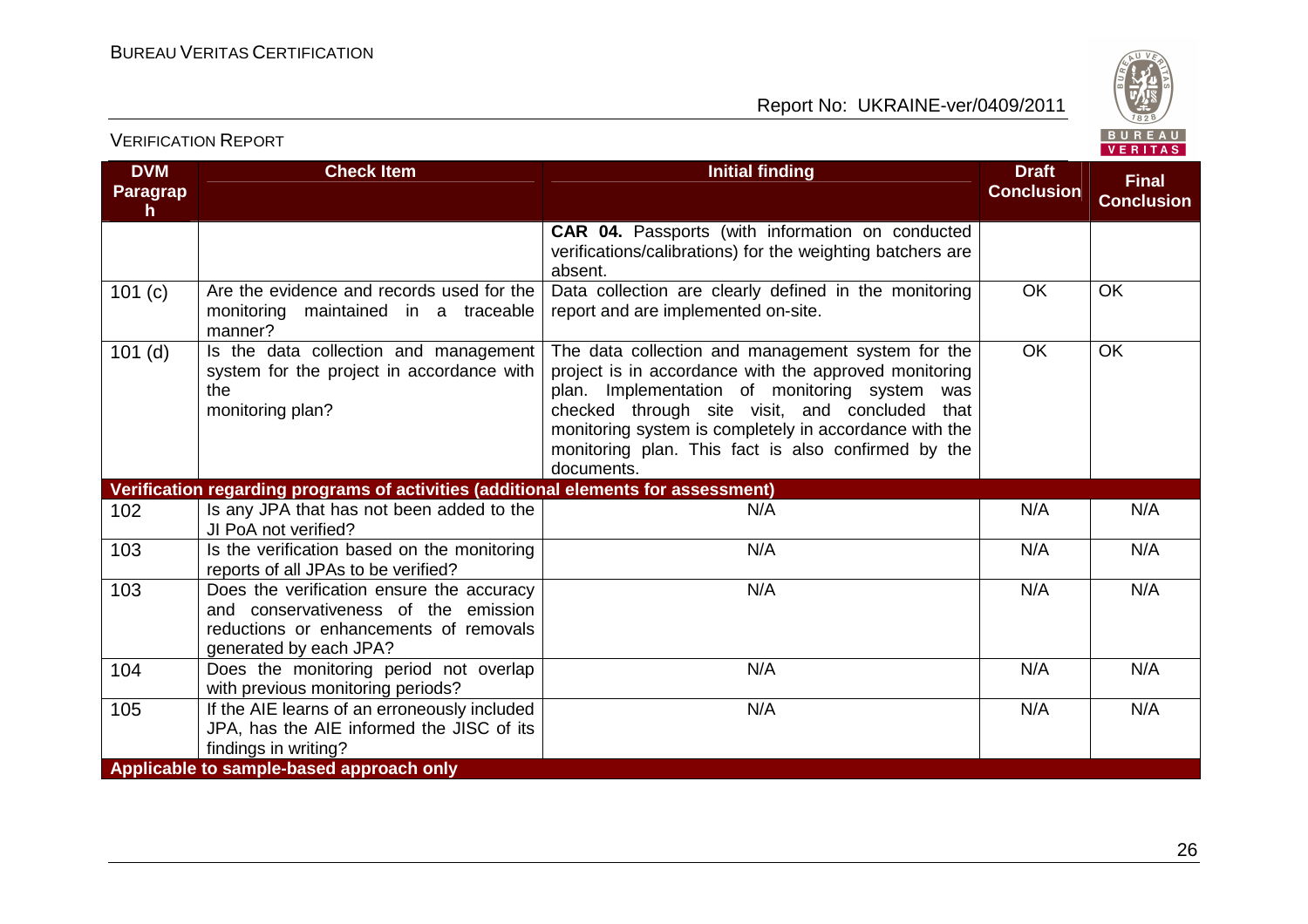VERIFICATION REPORT

Report No: UKRAINE-ver/0409/2011



#### **DVM Paragraph Check Item Initial finding Check Item Initial finding Check Item Initial finding Check Item Initial finding Check Item Initial finding Check Item Initial finding Check Item Initial finding Check Item Initial finding Check Conclusion Final Conclusion**106 Does the sampling plan prepared by the AIE: (a) Describe its sample selection, taking into account that: (i) For each verification that uses a sample-based approach, the sample selection shall be sufficiently representative of the JPAs in the JI PoA such extrapolation to all JPAs identified for that verification is reasonable, taking into account differences among the characteristics of JPAs, such as: − The types of JPAs; − The complexity of the applicable technologies and/or measures used; − The geographical location of each JPA; − The amounts of expected emission reductions of the JPAs being verified; − The number of JPAs for which emission reductions are being verified; − The length of monitoring periods of the JPAs being verified; and − The samples selected for prior verifications, if any? 107 | Is the sampling plan ready for publication N/A I N/A I N/A through the secretariat along with the N/A N/A N/A N/A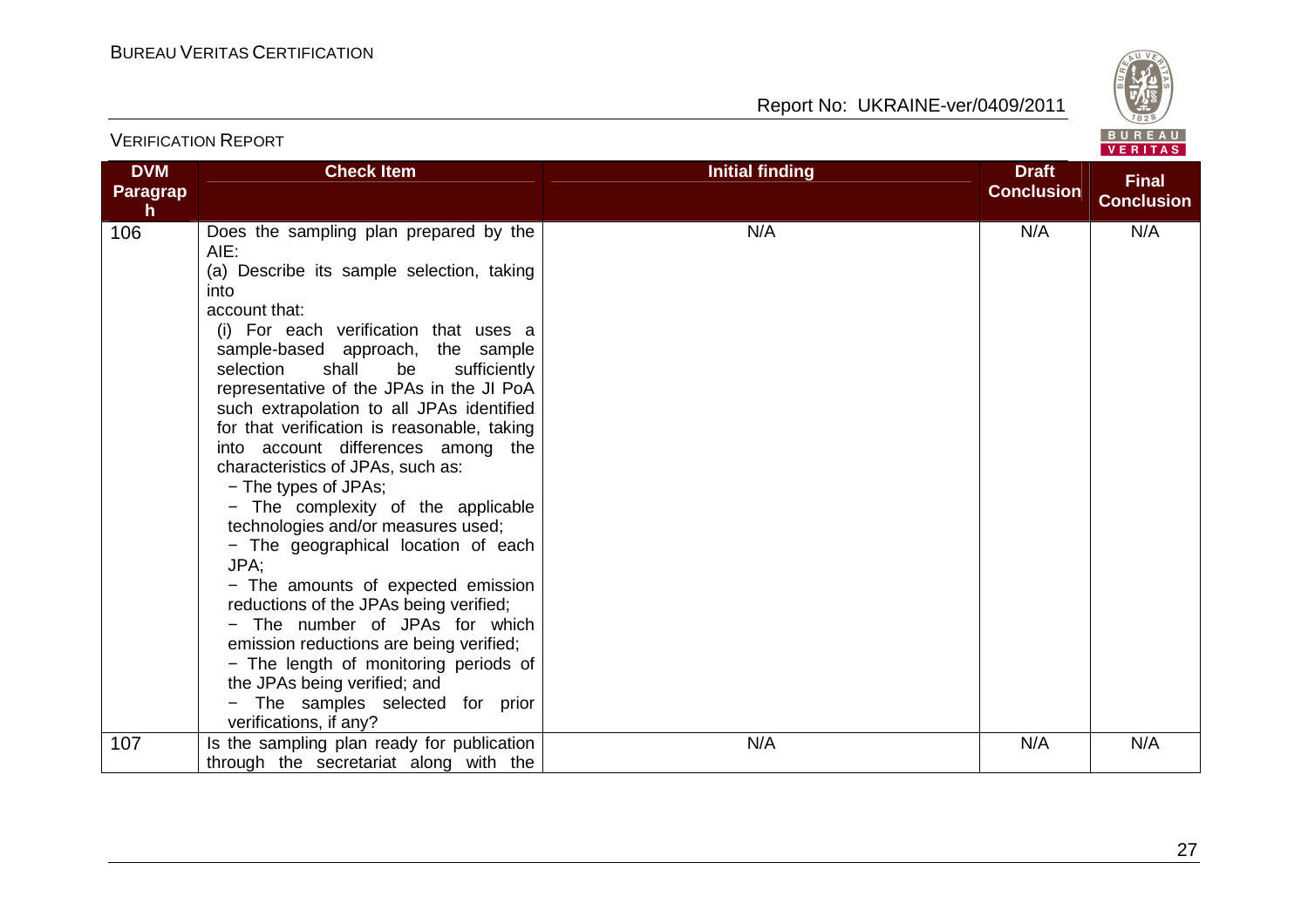VERIFICATION REPORT



| <b>DVM</b><br><b>Paragrap</b><br>$\mathsf{h}$ | <b>Check Item</b>                                                                                                                                                                                                                                                                                                                                                               | <b>Initial finding</b> | <b>Draft</b><br><b>Conclusion</b> | <b>Final</b><br><b>Conclusion</b> |
|-----------------------------------------------|---------------------------------------------------------------------------------------------------------------------------------------------------------------------------------------------------------------------------------------------------------------------------------------------------------------------------------------------------------------------------------|------------------------|-----------------------------------|-----------------------------------|
|                                               | verification<br>and<br>supporting<br>report<br>documentation?                                                                                                                                                                                                                                                                                                                   |                        |                                   |                                   |
| 108                                           | Has the AIE made site inspections of at<br>least the square root of the number of total<br>JPAs, rounded to the upper whole<br>number? If the AIE makes no site<br>inspections or fewer site inspections than<br>the square root of the number of total<br>JPAs, rounded to the upper whole number,<br>then does the AIE provide a reasonable<br>explanation and justification? | N/A                    | N/A                               | N/A                               |
| 109                                           | the sampling plan available<br>for<br>ls.<br>submission to the secretariat for the JISC.s<br>ex ante assessment? (Optional)                                                                                                                                                                                                                                                     | N/A                    | N/A                               | N/A                               |
| 110                                           | If the AIE learns of a fraudulently included<br>JPA, a fraudulently monitored JPA or an<br>inflated number of emission reductions<br>claimed in a JI PoA, has the AIE informed<br>the JISC of the fraud in writing?                                                                                                                                                             | N/A                    | N/A                               | N/A                               |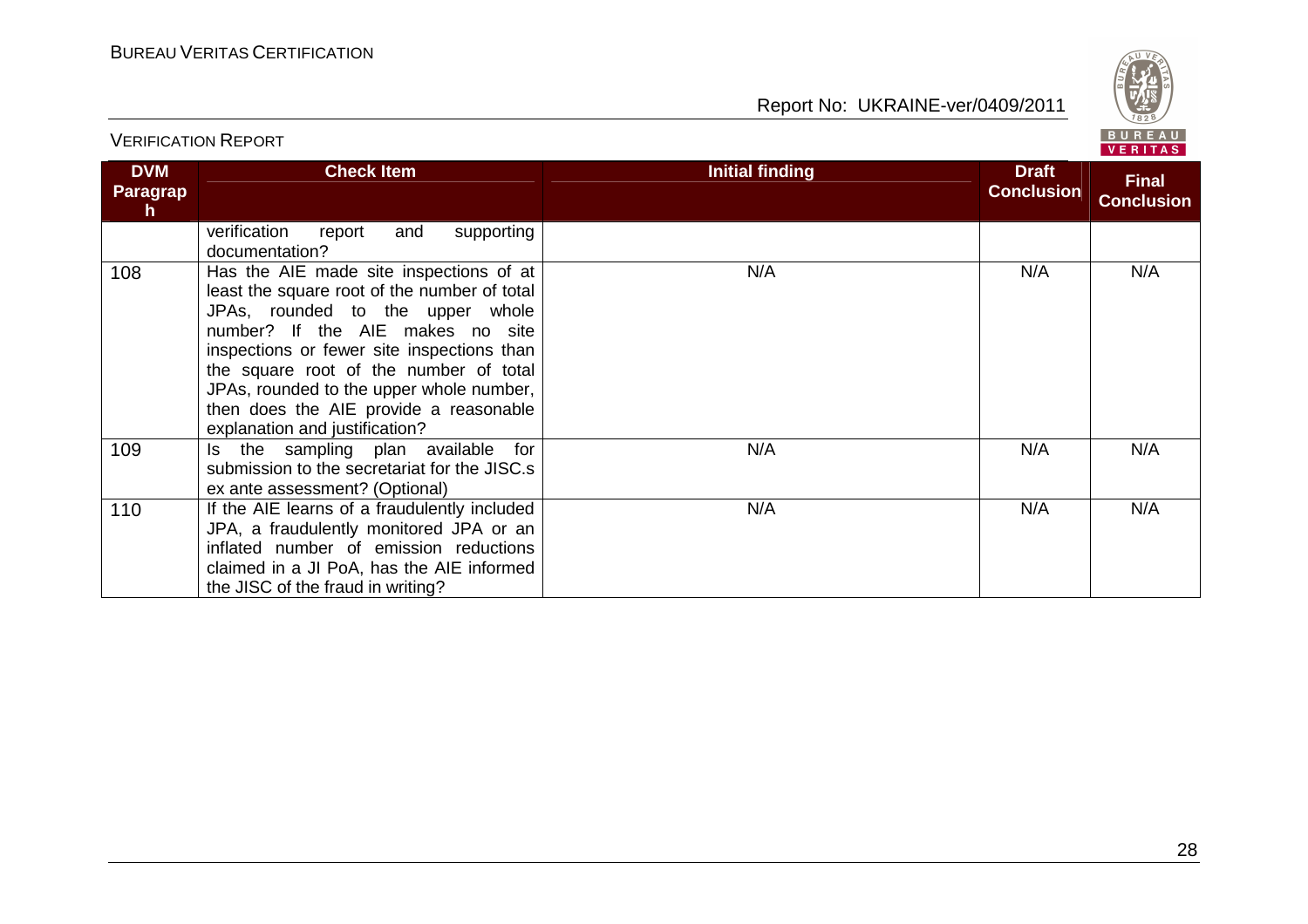

### VERIFICATION REPORT

#### **Table 2 Resolution of Corrective Action and Clarification Requests**

| Draft report clarifications<br>and<br>corrective<br>action<br>requests by validation team                                                             | Ref.<br>to<br>checklist<br>question<br>in table 1 | Summary of project participant response                                                                                                                                                                                                                                                                                                                                                                                                    | Verification team conclusion                                       |
|-------------------------------------------------------------------------------------------------------------------------------------------------------|---------------------------------------------------|--------------------------------------------------------------------------------------------------------------------------------------------------------------------------------------------------------------------------------------------------------------------------------------------------------------------------------------------------------------------------------------------------------------------------------------------|--------------------------------------------------------------------|
| CL 01. Please, provide the copies of passports on<br>steam generator E-75 and Siemens captive electricity<br>generator (SST-300).                     | 92                                                | The copies of passports on steam generator<br>and Siemens captive electricity<br>E-75<br>generator (SST-300) are now provided to the<br>verifier.                                                                                                                                                                                                                                                                                          | CL 01 is closed<br>based<br>on the<br>documents provided.          |
| CL 02. Please, provide definition of the measurement<br>unit «9,13 MWe».                                                                              | 92                                                | The abbreviation MWe stands for $-$ "megawatt"<br>electrical". Such term refers to electric power<br>electric<br>is.<br>used<br>in.<br>and<br>power<br>industry. Definition for such abbreviation is<br>now included in the modified monitoring<br>report.                                                                                                                                                                                 | CL 02 is closed based on the<br>explanation provided.              |
| CAR 01. Documents that confirm data storage under<br>the emission reductions project (records, log books)<br>are absent.                              | 101 $(a)$                                         | The order concerning the procedure for<br>keeping monitoring data and indication of<br>names of the personnel involved in the<br>monitoring #134 dated 16/03/2012 was issued<br>by PJSC "ALCHEVSKKOKS" and is now<br>provided to the verifier.                                                                                                                                                                                             | CAR 01 is closed based on the<br>documents submitted.              |
| CL 03. Please, provide the positive environmental<br>expertise conclusion regarding implemented measures<br>(steam generator, electricity generator). | 101(a)                                            | Positive environmental expertise conclusion<br>regarding implemented steam generator E-75<br>is now provided to the verifier. Together with<br>this, taking into account that operation of<br>Siemens captive electricity generator does not<br>lead to any emissions of harmful substances<br>into the atmosphere, there was no need in<br>receiving positive environmental expertise<br>conclusion regarding this electricity generator. | CL 03 is closed based on the<br>explanation provided.              |
| CL 04. Please, provide the certificate on attestation of<br>atmosphere pollution measurement laboratory.                                              | 101(a)                                            | The certificate regarding laboratory attestation<br>was provided to the verifier during previous<br>verifications.                                                                                                                                                                                                                                                                                                                         | $CL$ 04<br>is closed<br>based<br>the<br>on<br>documents submitted. |